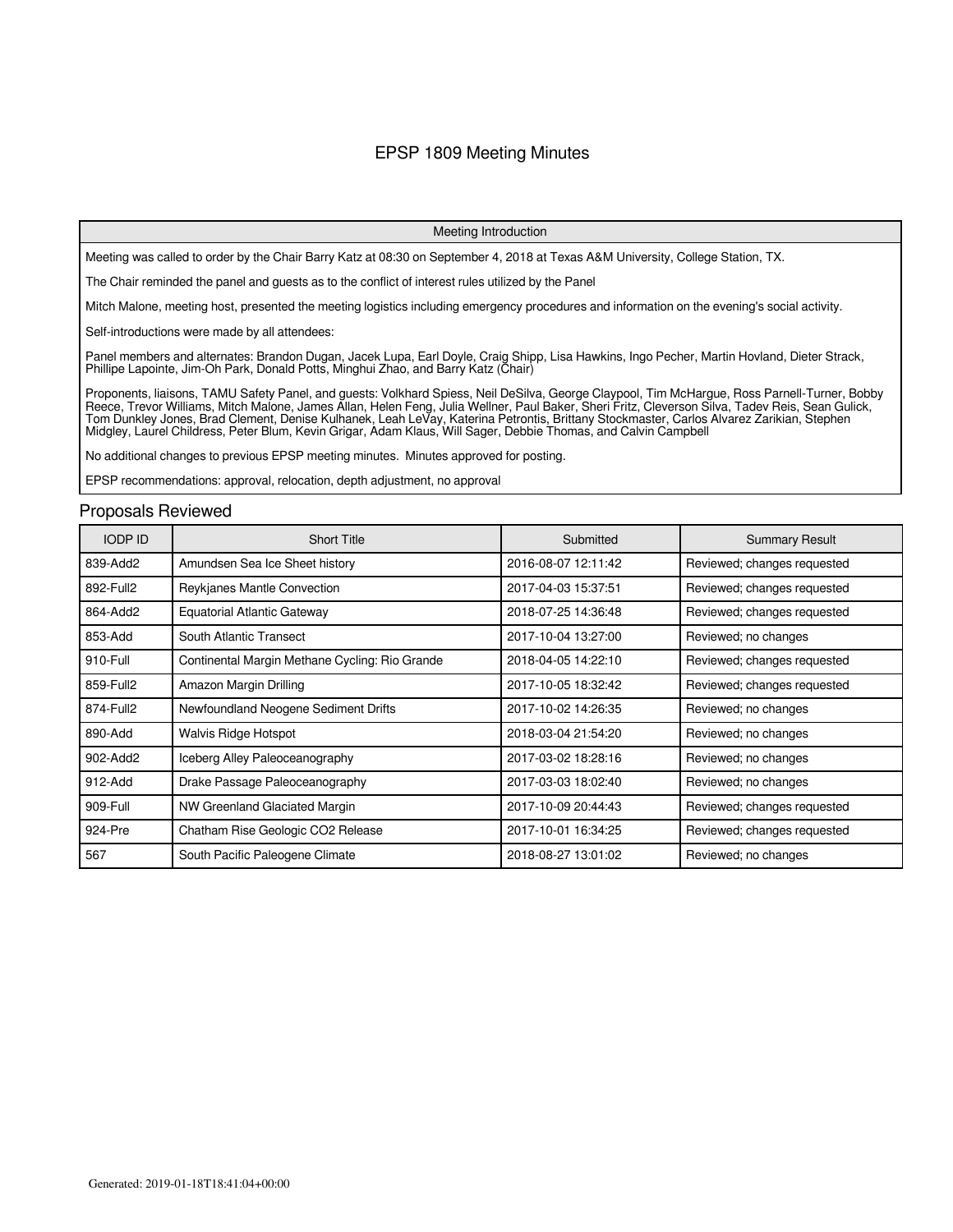| <b>Summary Remarks</b>                                                                                                                                                                                                                                                                                                                                                                                                                                                                                                                                                                                                                                                                                                                                                                                                                                                                                                                                                                                                                                                                                                                                                                                                                                                                                                                                                                                                                                                                                                                                                                                                                                                                                                                                                                                                                                                                                                                                                                                                             |  |  |  |  |  |  |  |  |
|------------------------------------------------------------------------------------------------------------------------------------------------------------------------------------------------------------------------------------------------------------------------------------------------------------------------------------------------------------------------------------------------------------------------------------------------------------------------------------------------------------------------------------------------------------------------------------------------------------------------------------------------------------------------------------------------------------------------------------------------------------------------------------------------------------------------------------------------------------------------------------------------------------------------------------------------------------------------------------------------------------------------------------------------------------------------------------------------------------------------------------------------------------------------------------------------------------------------------------------------------------------------------------------------------------------------------------------------------------------------------------------------------------------------------------------------------------------------------------------------------------------------------------------------------------------------------------------------------------------------------------------------------------------------------------------------------------------------------------------------------------------------------------------------------------------------------------------------------------------------------------------------------------------------------------------------------------------------------------------------------------------------------------|--|--|--|--|--|--|--|--|
| The panel conducted a look-back to assess how some of the issues that occurred during the technical review could have been avoided.                                                                                                                                                                                                                                                                                                                                                                                                                                                                                                                                                                                                                                                                                                                                                                                                                                                                                                                                                                                                                                                                                                                                                                                                                                                                                                                                                                                                                                                                                                                                                                                                                                                                                                                                                                                                                                                                                                |  |  |  |  |  |  |  |  |
| Some of the issues identified included: 1) differences between material presented and the site safety report; 2) confusion between the target depth and<br>the requested depth to allow for the rat-hole; and 3) the need to be able to discuss the uncertainty in the time-to-depth conversion. It was also stated<br>that the data lead needs to present.                                                                                                                                                                                                                                                                                                                                                                                                                                                                                                                                                                                                                                                                                                                                                                                                                                                                                                                                                                                                                                                                                                                                                                                                                                                                                                                                                                                                                                                                                                                                                                                                                                                                        |  |  |  |  |  |  |  |  |
| Several panel members have provided comments that have been converted to questions for a proposed SRR checklist. These questions, which are<br>presented below, have been divided into seismic and map presentation.<br>Seismic data presentation<br>Is the seabed signature clearly visible and can the polarity be established?<br>Have the seismic data been displayed with and without an interpretation?<br>Have both a time and a depth section been presented.<br>Do the final site displays result in the drill stick representing about half of the vertical section? (This is not required for regional displays.)<br>Has depth of proposed penetration been marked? (This should include the target depth and the total depth of penetration if a logging tool<br>is to be used. "Stick" should also include an estimate of uncertainty.)<br>Have key geologic and/or safety issues been highlighted on the seismic data?<br>Have attributes been presented in color rather than black and white?<br>Are the vertical and horizontal scales on associated strike- and dip-sections the same?<br>Have intersections with cross-lines been clearly labeled?<br>Have shot or CDP points been appropriately labelled?<br>Are both vertical and horizontal scales present? (Preferably on the axis.)<br>Has a summary of acquisition and processing been provided?<br>Is the processing appropriate for imaging the target depth?<br>Has the information utilized to establish the time-depth conversion been provided?<br>Map presentation<br>On the map has directionality been established with an arrow or with latitude/longitude grid?<br>Has a suitable map scale been provided?<br>Are contours appropriately labeled with units identified?<br>Are all necessary seismic track lines identified on maps, with shot points labelled at a regular interval?<br>Has the resolution of the grid been provided? And, has the appropriate scale bar presented?<br>Do all maps share a common coordinate reference system? |  |  |  |  |  |  |  |  |
| The next two EPSP meetings are scheduled for February 12, 2019 and September 4-5, 2019. Both meetings will be held at IODP-TAMU, College<br>Station, TX.                                                                                                                                                                                                                                                                                                                                                                                                                                                                                                                                                                                                                                                                                                                                                                                                                                                                                                                                                                                                                                                                                                                                                                                                                                                                                                                                                                                                                                                                                                                                                                                                                                                                                                                                                                                                                                                                           |  |  |  |  |  |  |  |  |
| The chair thanked the TAMU staff for their assistance with the planning and support of the meeting.                                                                                                                                                                                                                                                                                                                                                                                                                                                                                                                                                                                                                                                                                                                                                                                                                                                                                                                                                                                                                                                                                                                                                                                                                                                                                                                                                                                                                                                                                                                                                                                                                                                                                                                                                                                                                                                                                                                                |  |  |  |  |  |  |  |  |
| The meeting was adjourned at 11:35 on September 6, 2018.                                                                                                                                                                                                                                                                                                                                                                                                                                                                                                                                                                                                                                                                                                                                                                                                                                                                                                                                                                                                                                                                                                                                                                                                                                                                                                                                                                                                                                                                                                                                                                                                                                                                                                                                                                                                                                                                                                                                                                           |  |  |  |  |  |  |  |  |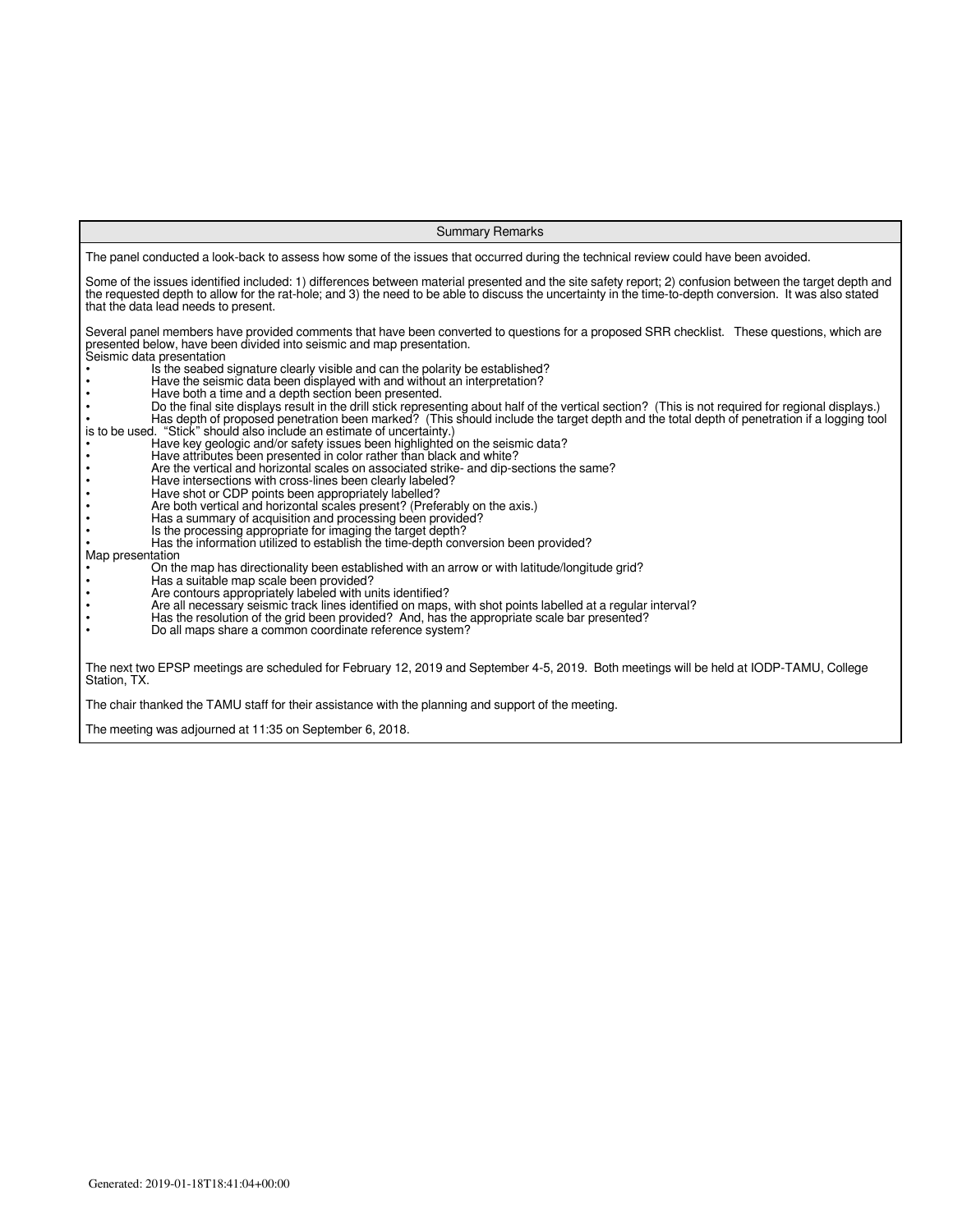### EPSP Proposal Summary

#### Proposal Review

#### Amundsen Sea Ice Sheet History

Karsten Gohl presented the scientific overview of the proposal. The proposal had five primary objectives.

1- Reconstruct the glacial history of West Antarctica from the Paleogene to the Holocene, with attention to the dynamic behavior of the WAIS during the Neogene and Quaternary.

2- Correlate the WAIS proximal records of ice sheet dynamics with Amundsen Sea global records of ice volume changes and proxy records for air and seawater temperatures.

3- Study the relationship between incursions of warm CDW onto the continental shelf of the Amundsen Sea Embayment and the stability of marinebased ice sheet margins.

4- Reconstruct the processes of major WAIS advances onto the middle and outer shelf since the middle Miocene and compare their timing and processes to the other Antarctic shelves.

5- Search for evidence for the first ice sheet expansion onto the continental shelf of the Amundsen Sea Embayment and its possible control by the uplift of Marie Byrd Land.

This was a supplemental review, including 4 additional alternate sites and the clarification of drilling "ribbons" (including starting/ending points on available seismic lines).

Site reviews followed.

| Site Name               | Position<br>(Lat. Lon)    | Water<br>Depth<br>(m) | Requested<br>Drilling<br>Depth<br>(m) | Approved<br>Depth<br>(m) | <b>EPSP</b><br>Decision | Remarks                                                                                                                                                                                                                                                                  |
|-------------------------|---------------------------|-----------------------|---------------------------------------|--------------------------|-------------------------|--------------------------------------------------------------------------------------------------------------------------------------------------------------------------------------------------------------------------------------------------------------------------|
| ASRE-01B<br>(Primary)   | $-70.242$<br>$-103.718$   | 3820                  | 950                                   | 950                      | Approved                | Already approved at site location; range approved: Line AWI-94042, shot<br>point 2190-1850 (proponent's preference) SW-NE 1300-1560 W-E - min<br>-70.1823 / -103.66 to max -70.3047 / 103.786 and Line AWI-2006022,<br>min -70.2374 / -103.827 to max 70.2477 / -103.531 |
| ASRE-02B<br>(Alternate) | $-70.528$<br>$-102.394$   | 3060                  | 950                                   | 950                      | Approved                | Already approved at site location; Line AWI-20100129, shot point range<br>approved: 1750-1450 - min -70.5747 / -102.393 to max<br>-70.4824 / -102.401                                                                                                                    |
| ASRE-03B<br>(Alternate) | -69.7737<br>$-103.2990$   | 4040                  | 1400                                  | 1050                     | Approved                | Already approved at site location; Line AWI-20100130, shot point range<br>approved: 1430-1200 NW-SE [Requested drilling depth 950, not 1400] -<br>min -69.7737 / -103.299 to max -69.7353 / -103.458                                                                     |
| ASRE-04A<br>(Alternate) | $-70.2409$<br>$-105.775$  | 3600                  | 900                                   | 900                      | Approved                | Already approved at site location; line AWI-20060023, shot point range<br>approved: 1980-1750; min -70.2409 / -105.775 to max<br>$-70.2248/ -106.061$                                                                                                                    |
| ASRE-05B<br>(Primary)   | $-70.0793$<br>$-108.6122$ | 3720                  | 1200                                  | 1200                     | Approved                | Already approved at site location; Line AWI-20060023, shot point range<br>approved: 4210-4070; min -70.0844 / -108.522 to max<br>$-70.0754/ -108.68$                                                                                                                     |
| ASRE-06A<br>(Alternate) | $-70.325$<br>$-114.223$   | 3466                  | 1200                                  | 1200                     | Approved                | Already approved at site location; Line AWI-20060023, shot point range<br>approved: 8825-8600; min -70.3177 / -114.136 to max<br>$-70.3389/ -114.413$                                                                                                                    |
| ASRE-07A<br>(Alternate) | $-69.2438$<br>$-105.2470$ | 3960                  | 1200                                  | 1200                     | Approved                | Line AWI-20100130; CDP range for approval: 5940-5590; min<br>-69.209 / -105.374 to max -69.2567 / -105.2                                                                                                                                                                 |
| ASRE-08A<br>(Alternate) | $-68.6114$<br>$-107.5250$ | 4020                  | 1200                                  | 1200                     | Approved                | Line AWI-20100130; CDP range for approval: 10500-10052; min<br>-68.5867 / -107.613 to max -68.6478 / -107.395                                                                                                                                                            |
| ASRE-09A<br>(Alternate) | $-68.7336$<br>$-109.0100$ | 4210                  | 1200                                  | 1200                     | Approved                | Line TH86003B; CDP range for approval: 2110-2040; min<br>-68.7342 / -109.051 to max -68.7331 / -108.955                                                                                                                                                                  |
| ASRW-01C<br>(Alternate) | $-71.7052$<br>$-120.6681$ | 2643                  | 900                                   | 900                      | Approved                | Already approved at site location; Line AWI-20100117, shot point range<br>approved: 16800-17050; min -71.6689 / -120.872 to max<br>-71.7053 / -120.6681                                                                                                                  |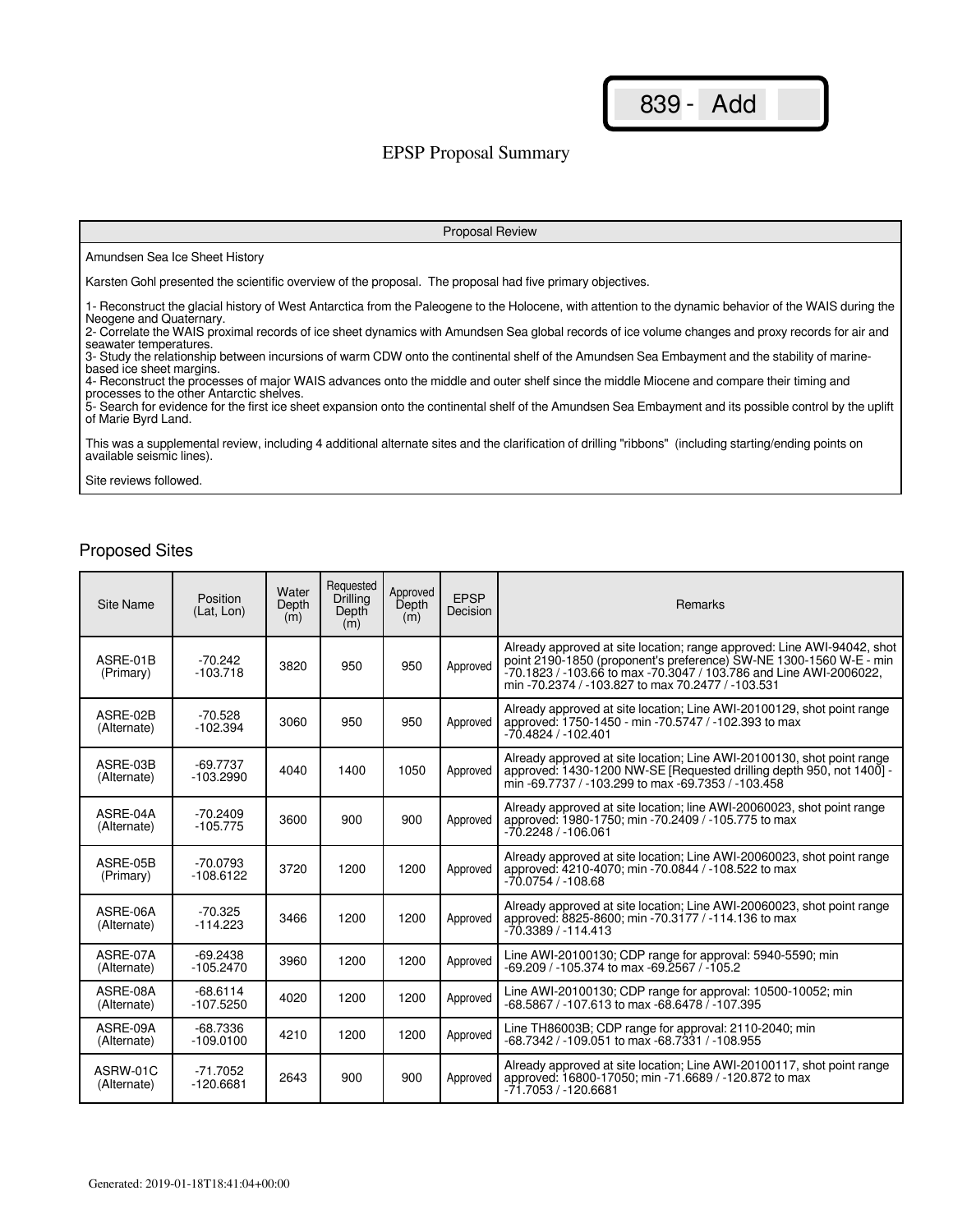# EPSP Proposal Summary

# Proposed Sites - Continued

| <b>Site Name</b>        | Position<br>(Lat, Lon)    | Water<br>Depth<br>(m) | Requested<br>Drilling<br>Depth<br>(m) | Approved<br>Depth<br>(m) | <b>EPSP</b><br>Decision | Remarks                                                                                                                                                                                                                                                                |
|-------------------------|---------------------------|-----------------------|---------------------------------------|--------------------------|-------------------------|------------------------------------------------------------------------------------------------------------------------------------------------------------------------------------------------------------------------------------------------------------------------|
| ASRW-02A<br>(Alternate) | $-71.4093$<br>-125.3260   | 3331                  | 1200                                  | 1200                     | Approved                | Line AWI-20100117, CDP range: 15481-16514 requested,<br>15481-16220 approved; min -71.409 / -125.403 to max<br>-71.4232 / -124.89                                                                                                                                      |
| ASSE-01C<br>(Primary)   | $-72.8946$<br>$-107.8143$ | 612                   | 900                                   | 900                      | Approved                | Already approved at site location; AWI-20100134 shot points<br>2700-2800; min -72.8737 / -107.828 to max -72.9016 / -107.809                                                                                                                                           |
| ASSE-02C<br>(Primary)   | $-72.848$<br>$-106.347$   | 576                   | 900                                   | 900                      | Approved                | Already approved at site location; Seismic line AWI-20100122 shot point<br>range 1150-1340; min -72.8233 / --106.352 to max -72.8774 / -106.341                                                                                                                        |
| ASSE-03B<br>(Primary)   | $-72.582$<br>$-108.002$   | 578                   | 850                                   | 1000                     | Approved                | Already approved at site location; Seismic line AWI-20100134 shot point<br>1450-1750 N-S; min -72.5154 / -108.025 to max - 72.6049 / -107.994<br>and seismic line AWI-20100121 shot point 2100-2350; min<br>-72.5843 / -108.12 to -72.5807 / -107.864                  |
| ASSE-04B<br>(Alternate) | -72.558<br>$-106.448$     | 538                   | 900                                   | 900                      | Approved                | Already approved at site location; range approved: AWI-20100122 shot<br>point 220-400; min - 72.5503 / -106.442 to max -72.6025 / -106.438 and<br>seismic line AWI-20100121 shot points 3670-3750; min<br>-72.5612 / -106.525 to max -72.56 / -106.447                 |
| ASSE-05C<br>(Alternate) | $-72.149$<br>$-108.436$   | 582                   | 800                                   | 800                      | Approved                | Already approved at site location; Seismic line AWI-20100134, shot<br>point range 75-260; min -72.1243 / --108.441 to max<br>$-72.1839/1108.433$                                                                                                                       |
| ASSE-06B<br>(Alternate) | -71.893<br>$-105.552$     | 514                   | 950                                   | 950                      | Approved                | Already approved at site location; range approved: Seismic line<br>AWI-20060001 shot points 50-175; min -71.9065 / -105.573 to max<br>-71.8732 / -105.524 and seismic line AWI-20100133 shot points 42-25;<br>min -71.8893 / -105.468 and -71.8933 / -105.551          |
| ASSE-07B<br>(Alternate) | $-71.287$<br>$-104.750$   | 540                   | 600                                   | 600                      | Approved                | Already approved at site location; AWI-94042 shot point 4880-4700; min<br>-71.2496 / -104.743 to max -71.3167 / -104.787 and seismic line<br>BAS056-S114 shot points 13310-13850; min -71.29 / -104.864 to max<br>-71.286 / -104.644                                   |
| ASSE-08C<br>(Alternate) | $-71.5966$<br>$-113.2551$ | 644                   | 950                                   | 950                      | Approved                | Already approved at site location; Seismic line AWI-20100139 shot point<br>range approved: 2200-2100; min -71.5966 / -113.2551 to max<br>-71.5724 / -113.316                                                                                                           |
| ASSE-09A<br>(Alternate) | $-72.910$<br>$-107.307$   | 690                   | 900                                   | 900                      | Approved                | Already approved at site location; Seismic line AWI-20100126 shot<br>points 1470-1690 W-E; min -72.9092 / -107.437 to max<br>-72.9101 / -107.211 and seismic line NBP9902-11 5050-4550; min<br>-72.965 / -107.244 to max -72.88 / -107.374                             |
| ASSE-10A<br>(Alternate) | -72.572<br>$-107.267$     | 733                   | 900                                   | 900                      | Approved                | Already approved at site location; Seismic line AWI-20100121 shot<br>points 2800-3050; min - 72.5742 / -107.401 to max -72.5701 / -107.145<br>and seismic line line NBP9902-11 shot points 7250-6625 min<br>-72.6165 / -107.255 to max -72.5095 / -107.316             |
| ASSE-11A<br>(Primary)   | $-72.022$<br>$-107.588$   | 585                   | 700                                   | 700                      | Approved                | Already approved at site location; Seismic line AWI-20100133 shot<br>points 400 - 475; min - 72.0104 / -107.401 to max - 72.0322 / -107.749<br>and seismic line NBP9902-11 shot points 10450-9750; min<br>-72.0819 / -107.52 to max -72.0037 / -107.602                |
| ASSE-12A<br>(Alternate) | -71.332<br>$-108.365$     | 495                   | 600                                   | 600                      | Approved                | Already approved at site location; Seismic line BAS056-S114 shot points<br>4570-5060; min -71.332 / -108.453 to max -71.332 / - 108.262 and<br>seismic line NBP9902-11 shot points 14200-14700; min<br>-71.3728 / -108.302 to max -71.2871 / -108.397                  |
| ASSW-01B<br>(Alternate) | -72.993<br>$-115.792$     | 710                   | 600                                   | 700                      | Approved                | Already approved at site location; BAS056-S110 shot point range range<br>approved: 2410-2605 W-E; min -73.003 / -115.875 to max<br>-72.993 / -115.792 and Seismic line AWI-20100119 shot points<br>5515-5750 NW-SE; min -72.9768 / -115.862 to max -73.0134 / -115.704 |
| ASSW-02B<br>(Alternate) | $-72.817$<br>$-116.583$   | 654                   | 900                                   | 900                      | Approved                | Already approved at site location; Seismic line AWI-20100119 shot<br>points 4380-4650; min -72.7966 / -116.64 to max -72.8469 / -116.469                                                                                                                               |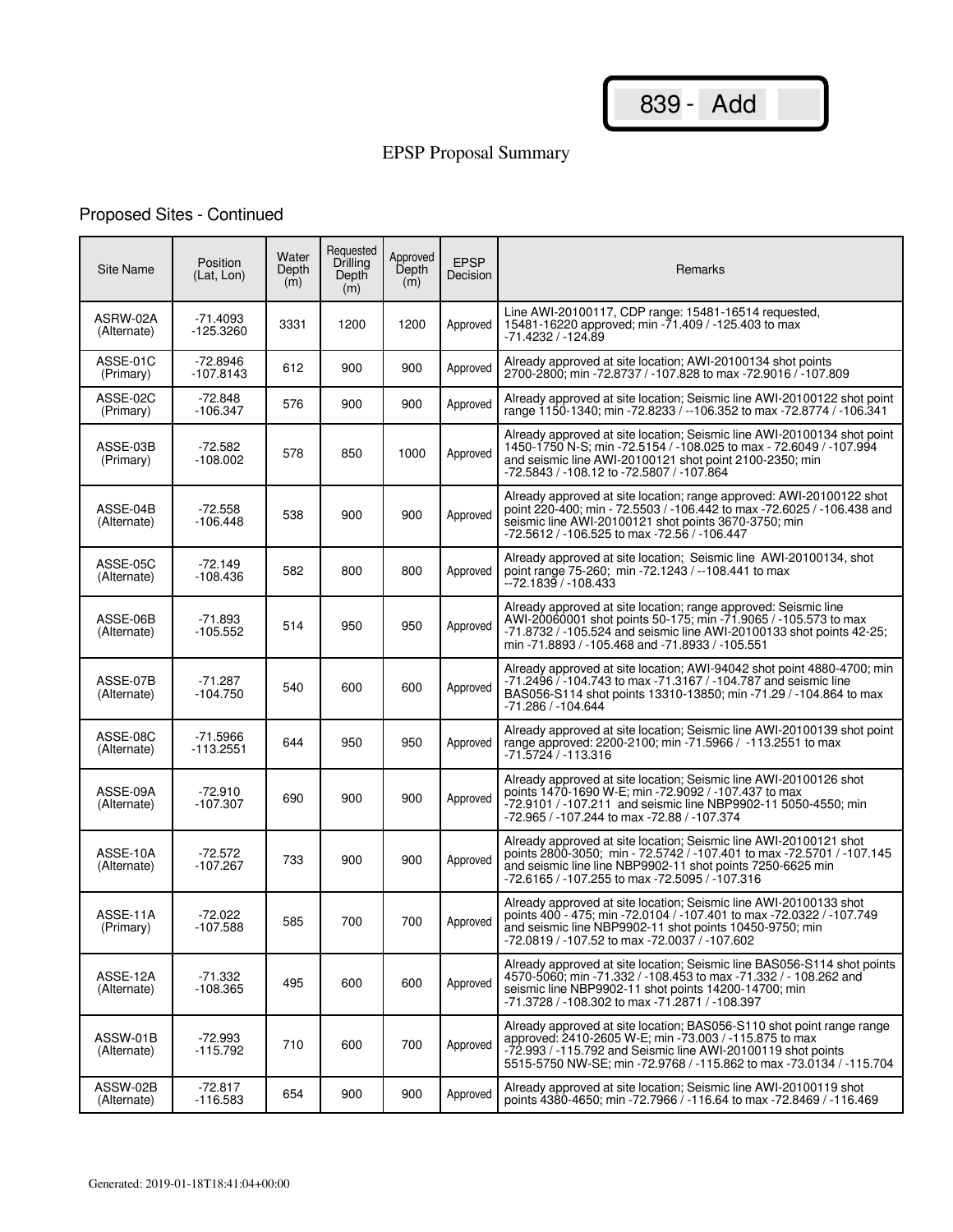# EPSP Proposal Summary

# Proposed Sites - Continued

| Site Name               | Position<br>(Lat. Lon) | Water<br>Depth<br>(m) | Requested<br>Drilling<br>Depth<br>(m) | Approved<br>Depth<br>(m) | <b>EPSP</b><br>Decision | Remarks                                                                                                                                   |
|-------------------------|------------------------|-----------------------|---------------------------------------|--------------------------|-------------------------|-------------------------------------------------------------------------------------------------------------------------------------------|
| ASSW-03B<br>(Alternate) | $-72.502$<br>-117.972  | 538                   | 850                                   | 850                      | Approved                | Already approved at site location; Seismic line AWI-2010019 shot points<br>2200-2500: min -72.4817 / --118.059 to max -72.5202 / -117.871 |

| Additional Remarks (optional) |
|-------------------------------|
|                               |
|                               |
|                               |
|                               |
|                               |
|                               |
|                               |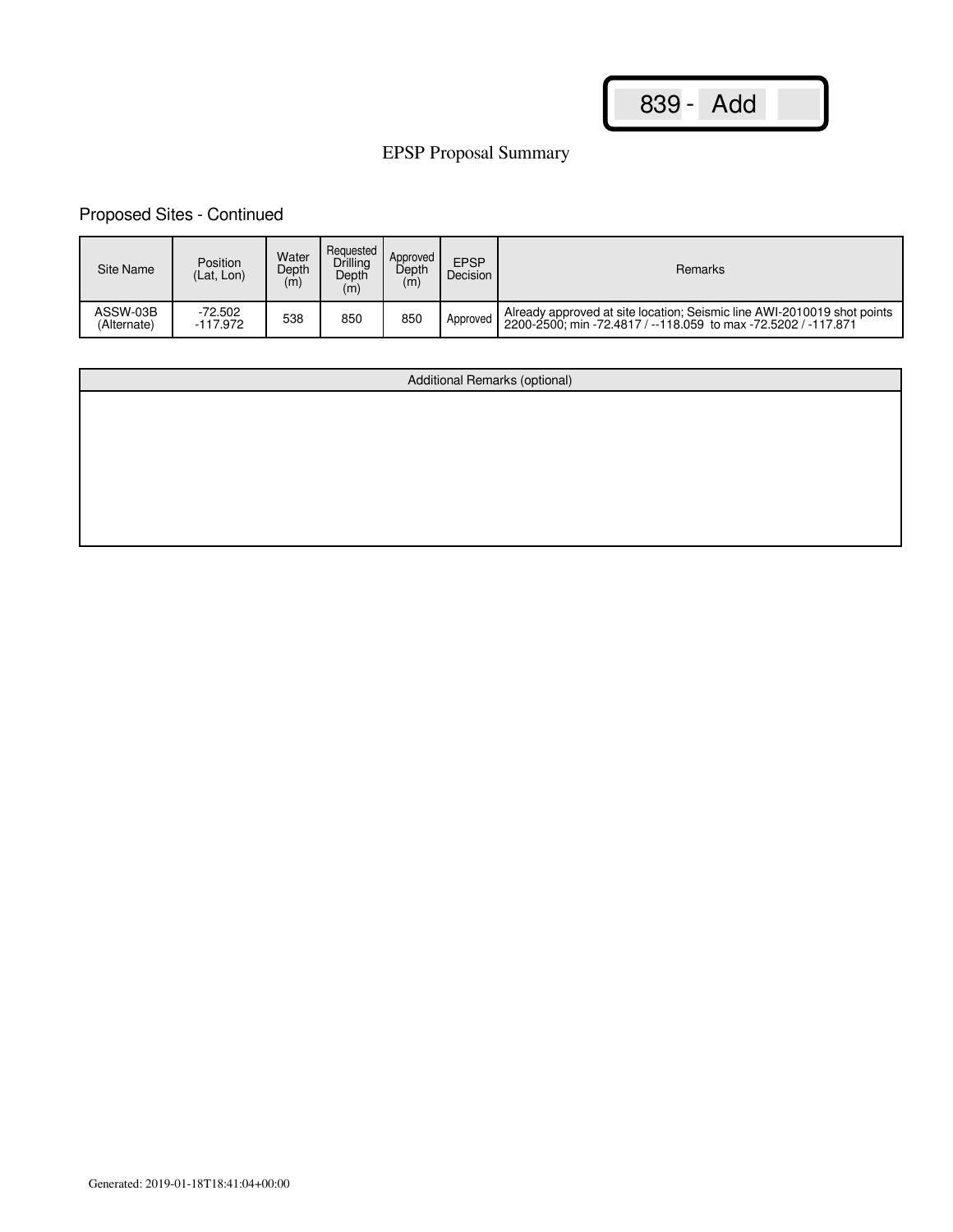## EPSP Proposal Summary

#### Proposal Review

#### Reykjanes Mantle Convection

Dr. Ross Parnell-Turner provided a scientific overview of the proposal. Three major objectives were identified.

1 - Understanding V-shaped ridges and crustal formation

2 - High resolution ocean circulation and climate

3 - Hydrothermal alteration through time

A site-by-site review followed.

Proponents requested approval to drill ~130m into basement at each location

| Site Name               | Position<br>(Lat. Lon)  | Water<br>Depth<br>(m) | Requested<br>Drilling<br>Depth<br>(m) | Approved<br>Depth<br>(m) | <b>EPSP</b><br>Decision              | <b>Remarks</b>                                                                                                                                              |
|-------------------------|-------------------------|-----------------------|---------------------------------------|--------------------------|--------------------------------------|-------------------------------------------------------------------------------------------------------------------------------------------------------------|
| REYK-10A<br>(Alternate) | 60.1667<br>$-27.4726$   | 1689                  | 355                                   | 355                      | Approved<br>to)<br>revised<br>depth) | Approved to sediment depth $+200$ m of basement if sediment is thicker<br>than originally estimated.                                                        |
| REYK-11A<br>(Primary)   | 60.2000<br>$-28.0000$   | 1415                  | 540                                   | 540                      | Approved<br>(to<br>revised<br>depth) | [Requested drilling depth 470m] Approved to sediment depth + 200m of<br>basement if sediment is thicker than originally estimated.                          |
| REYK-13A<br>(Primary)   | 60.2281<br>$-28.5004$   | 1520                  | 410                                   | 410                      | Approved<br>(to<br>revised<br>depth) | Approved to sediment depth $+200$ m of basement if sediment is thicker<br>than originally estimated.                                                        |
| REYK-1A<br>(Alternate)  | 59.8496<br>$-23.2473$   | 2209                  | 1155                                  | 1155                     | Approved<br>(to<br>revised<br>depth) | Approved to sediment depth $+200$ m of basement if sediment is thicker<br>than originally estimated.                                                        |
| REYK-2A<br>(Primary)    | 59.8506<br>-23.2664     | 2206                  | 1170                                  | 1170                     | Approved<br>(to<br>revised<br>depth) | Approved up to 200m of basement to cover any possible contingencies<br>if sediment is thicker than originally estimated. No sedimentary section<br>concerns |
| REYK-3B<br>(Alternate)  | 60.10501<br>$-26.50174$ | 2110                  | 405                                   | 665                      | Approved<br>(to<br>revised<br>depth) | [Requested drilling depth 595m] approved to sediment depth + 200m of<br>basement if sediment is thicker than originally estimated.                          |
| REYK-4B<br>(Primary)    | 60.10094<br>$-26.46111$ | 2110                  | 385                                   | 615                      | Approved<br>(to<br>revised<br>depth) | Original requested penetration 545m approved to sediment depth +<br>200m of basement                                                                        |
| REYK-5A<br>(Alternate)  | 60.1264<br>$-26.7516$   | 1894                  | 875                                   | 875                      | Approved<br>to)<br>revised<br>depth) | Approved to sediment depth $+200$ m of basement if sediment is thicker<br>than originally estimated.                                                        |
| REYK-6A<br>(Primary)    | 60.1251<br>$-26.7016$   | 1871                  | 905                                   | 905                      | Approved<br>(to<br>revised<br>depth) | Approved to sediment depth $+200$ m of basement if sediment is thicker<br>than originally estimated.                                                        |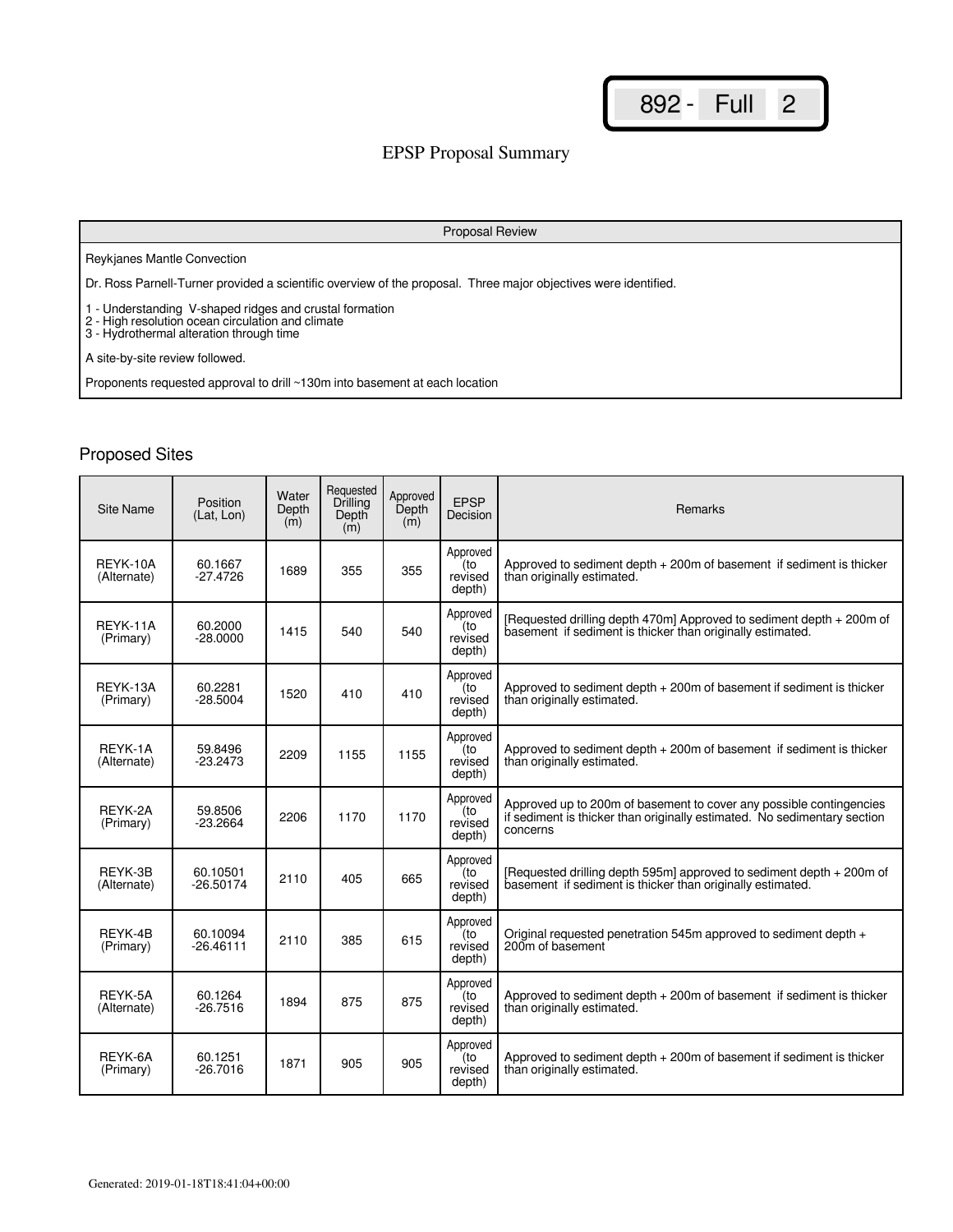# EPSP Proposal Summary

## Proposed Sites - Continued

| Site Name              | Position<br>(Lat, Lon) | Water<br>Depth<br>(m) | Requested<br>Drilling<br>Depth<br>(m) | Approved<br>Depth<br>(m) | <b>EPSP</b><br>Decision              | <b>Remarks</b>                                                                                                                                        |
|------------------------|------------------------|-----------------------|---------------------------------------|--------------------------|--------------------------------------|-------------------------------------------------------------------------------------------------------------------------------------------------------|
| REYK-7A<br>(Alternate) | 60.1507<br>$-27.1698$  | 1735                  | 530                                   | 530                      | Approved<br>(to<br>revised<br>depth) | [Requested 470m] approved to sediment depth + 200m of basement if<br>sediment is thicker than originally estimated.                                   |
| REYK-8A<br>(Alternate) | 60.1491<br>$-27.1370$  | 1695                  | 520                                   | 520                      | Approved<br>(to<br>revised<br>depth) | Approved to sediment depth $+200$ m of basement if sediment is thicker<br>than originally estimated.                                                  |
| REYK-9A<br>(Alternate) | 60.1702<br>$-27.5310$  | 1701                  | 510                                   | 510                      | Approved<br>(to<br>revised<br>depth) | Approved to sediment depth + 200m of basement (wherever basement is, uncertain at this location) if sediment is thicker than originally<br>estimated. |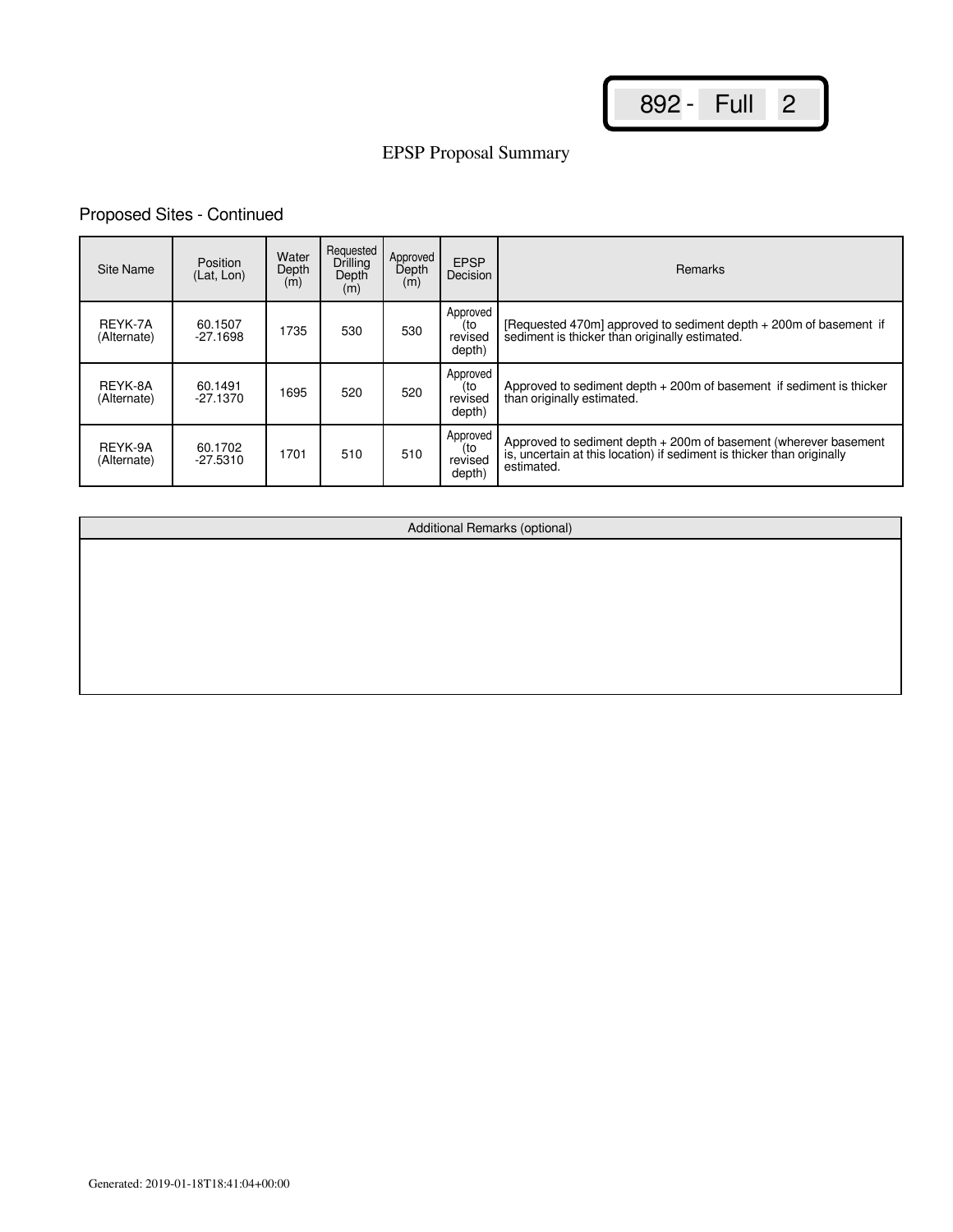### EPSP Proposal Summary

#### Proposal Review

#### Equatorial Atlantic Gateway

Dr. Tom Dunkley Jones provided a scientific overview of the proposal. Four key objective were identified.

1- Examine the early rift history of the Equatorial Atlantic.

- 2- Examine the biogeochemistry of hydrographically restricted equatorial South Atlantic life in low oxygen and high temperature oceans
- 3 Examine the long-term paleoceanography of Equatorial Atlantic Gateway
- 4 Examine limits of tropical climates and ecosystems under conditions of extreme warmth

Following the science review a site-by-site review. Regional seismic survey data from ION.

## Proposed Sites

| Site Name                     | Position<br>(Lat, Lon)  | Water<br>Depth<br>(m) | Requested<br>Drilling<br>Depth<br>(m) | Approved<br>Depth<br>(m) | <b>EPSP</b><br>Decision              | Remarks                                                                     |
|-------------------------------|-------------------------|-----------------------|---------------------------------------|--------------------------|--------------------------------------|-----------------------------------------------------------------------------|
| PER-04A<br>(Primary)          | $-9.3160$<br>$-33.8728$ | 4441                  | 999                                   | 1200                     | Approved<br>(to<br>revised<br>depth) | No sediment issues, matter of how much (what is inferred to be)<br>basement |
| PER-05A<br>(Alternate)        | $-7.5799$<br>$-33.5767$ | 4413                  | 947                                   | 1150                     | Approved<br>(to<br>revised<br>depth) | No problems within the sediments                                            |
| PER-06A<br>(Alternate)        | $-8.4580$<br>$-33.9700$ | 1857                  | 1228                                  |                          | Declined                             | Move to shot point 11050 on GB1-2500 - See Site PER-06B.                    |
| PER-07A<br>(Alternate)        | $-9.2317$<br>$-33.8136$ | 4412                  | 1015                                  | 1100                     | Approved<br>(to<br>revised<br>depth) |                                                                             |
| PER-08A<br>(Alternate)        | $-8.5625$<br>$-33.9904$ | 2003                  | 400                                   | 400                      | Approved                             |                                                                             |
| PER-09B<br>(Primary)          | $-8.5627$<br>$-33.9211$ | 2288                  | 600                                   | 650                      | Approved<br>(to<br>revised<br>depth) |                                                                             |
| <b>PER-11A</b><br>(Alternate) | $-9.5413$<br>$-33.3834$ | 4704                  | 1000                                  | 1000                     | Approved                             |                                                                             |
| PER-12B<br>(Primary)          | $-8.5600$<br>$-33.9738$ | 2047                  | 400                                   | 400                      | Approved                             |                                                                             |
| PER-13A<br>(Alternate)        | $-8.5654$<br>$-33.9349$ | 2139                  | 500                                   | 500                      | Approved                             |                                                                             |

## New Sites

| Site Name | Position<br>(Lat, Lon) | Water<br>Depth<br>(m) | Requested<br>Drilling<br>Depth<br>(m) | Approved<br>Depth<br>(m) | <b>EPSP</b><br>Decision                 | Remarks                        |
|-----------|------------------------|-----------------------|---------------------------------------|--------------------------|-----------------------------------------|--------------------------------|
| PER-06B   | $-8.45523$<br>-33.9862 | 1857                  | 1228                                  | 1230                     | Approved<br>(to<br>revised<br>location) | Line GB1-2500 Shot point 11050 |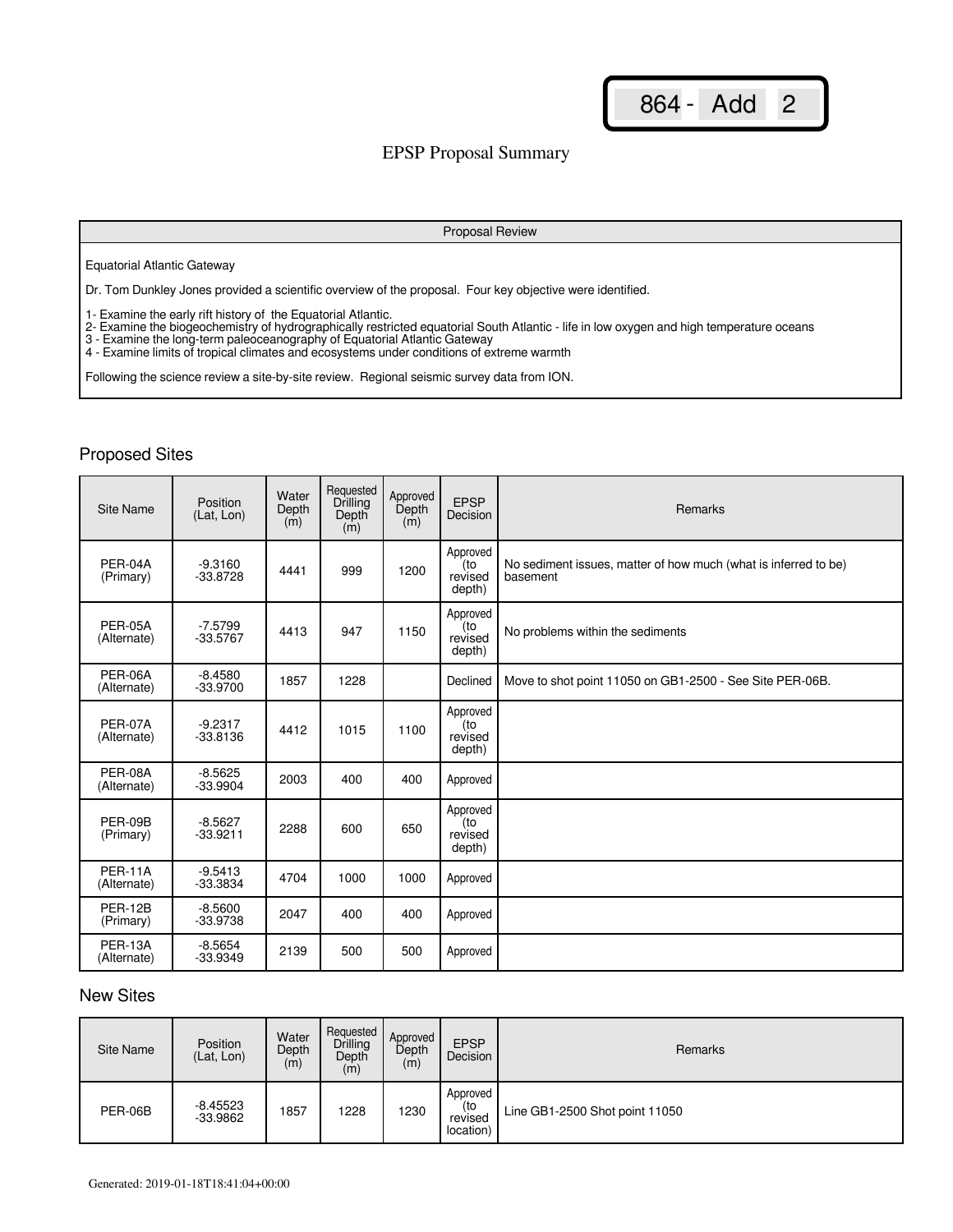EPSP Proposal Summary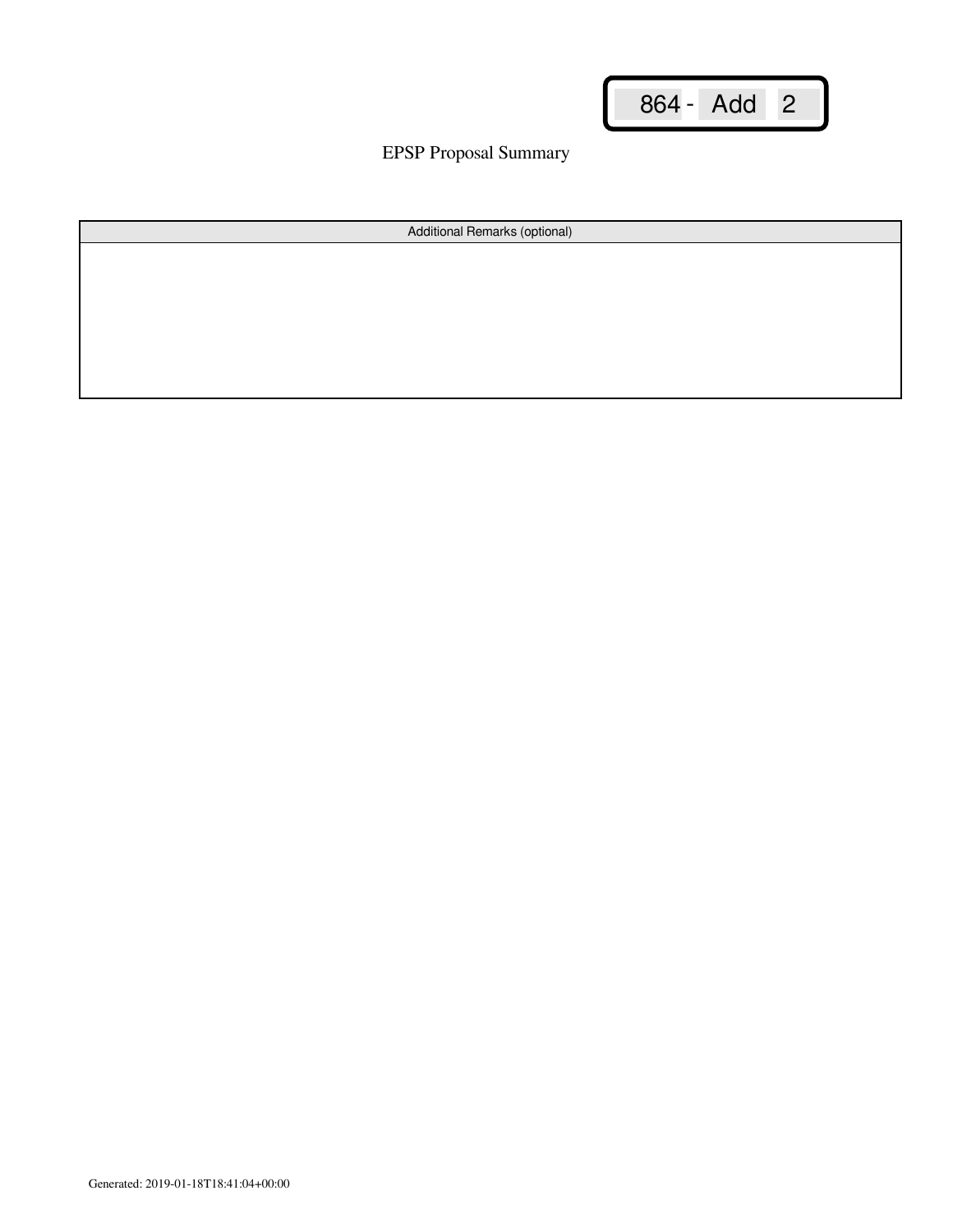### EPSP Proposal Summary

#### Proposal Review

South Atlantic Transect

Dr. Bobby Reece presented the scientific overview for Proposal 853. There are three primary drilling objectives:

1- Quantify timing, duration, and extent of ridge-flank hydrothermal fluid exchange.

2- Investigate sediment and basement-host microbial community variation with substrate composition and age.

3- Investigate the responses of Atlantic Ocean circulation patterns and the Earth's climate system to rapid climate change including elevated atmospheric CO2 during the Cenozoic.

A site-by-site review followed.

| Site Name               | Position<br>(Lat. Lon)     | Water<br>Depth<br>(m) | Requested<br><b>Drilling</b><br>Depth<br>(m) | Approved<br>Depth<br>(m) | <b>EPSP</b><br>Decision              | <b>Remarks</b>                                                                                                             |
|-------------------------|----------------------------|-----------------------|----------------------------------------------|--------------------------|--------------------------------------|----------------------------------------------------------------------------------------------------------------------------|
| SATL-11B<br>(Alternate) | $-30.22233$<br>$-15.03817$ | 3057                  | 269                                          | 354                      | Approved<br>(to<br>revised<br>depth) | Depth changed as result of modification to the drilling plan. If needed,<br>approval granted to 250 meters below basement. |
| SATL-12A<br>(Alternate) | $-30.10376$<br>$-15.04832$ | 3373                  | 261                                          | 346                      | Approved<br>(to<br>revised<br>depth) | Depth changed as result of modification to the drilling plan. If needed,<br>approval granted to 250 meters below basement. |
| SATL-13A<br>(Primary)   | $-30.26056$<br>$-15.03490$ | 3047                  | 215                                          | 300                      | Approved<br>(to<br>revised<br>depth) | Depth changed as result of modification to the drilling plan. If needed,<br>approval granted to 250 meters below basement. |
| SATL-23A<br>(Alternate) | $-30.39535$<br>$-16.87974$ | 3819                  | 327                                          | 412                      | Approved<br>(to<br>revised<br>depth) | Depth changed as result of modification to the drilling plan. If needed,<br>approval granted to 250 meters below basement. |
| SATL-24A<br>(Alternate) | $-30.40021$<br>$-16.93053$ | 3676                  | 259                                          | 344                      | Approved<br>(to<br>revised<br>depth) | Depth changed as result of modification to the drilling plan. If needed,<br>approval granted to 250 meters below basement. |
| SATL-25A<br>(Primary)   | $-30.40344$<br>$-16.92282$ | 3691                  | 269                                          | 350                      | Approved<br>(to<br>revised<br>depth) | Depth changed as result of modification to the drilling plan. If needed,<br>approval granted to 250 meters below basement. |
| SATL-31A<br>(Alternate) | $-30.76406$<br>$-20.43255$ | 4188                  | 348                                          | 433                      | Approved<br>(to<br>revised<br>depth) | Depth changed as result of modification to the drilling plan. If needed,<br>approval granted to 250 meters below basement. |
| SATL-33B<br>(Primary)   | $-30.71029$<br>$-20.43390$ | 4193                  | 303                                          | 388                      | Approved<br>to)<br>revised<br>depth) | Depth changed as result of modification to the drilling plan. If needed,<br>approval granted to 250 meters below basement. |
| SATL-35A<br>(Alternate) | $-30.63251$<br>$-20.43586$ | 4157                  | 258                                          | 343                      | Approved<br>(to<br>revised<br>depth) | Depth changed as result of modification to the drilling plan. If needed,<br>approval granted to 250 meters below basement. |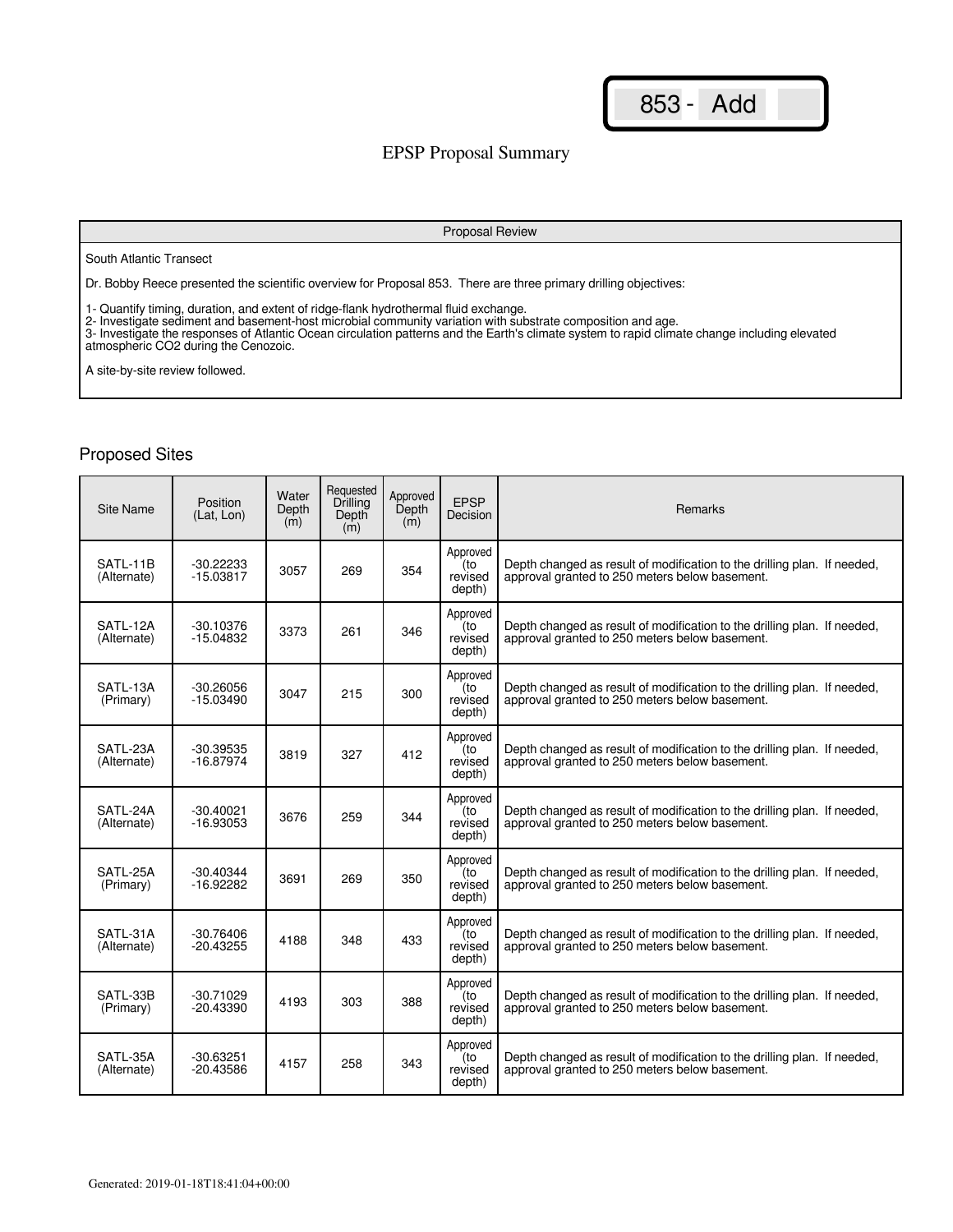# EPSP Proposal Summary

## Proposed Sites - Continued

| Site Name               | Position<br>(Lat. Lon)     | Water<br>Depth<br>(m) | Requested<br>Drilling<br>Depth<br>(m) | Approved<br>Depth<br>(m) | <b>EPSP</b><br>Decision              | <b>Remarks</b>                                                                                                             |
|-------------------------|----------------------------|-----------------------|---------------------------------------|--------------------------|--------------------------------------|----------------------------------------------------------------------------------------------------------------------------|
| SATL-41A<br>(Alternate) | $-31.00332$<br>$-24.81913$ | 4408                  | 368                                   | 453                      | Approved<br>(to<br>revised<br>depth) | Depth changed as result of modification to the drilling plan. If needed,<br>approval granted to 250 meters below basement. |
| SATL-43A<br>(Primary)   | $-30.89618$<br>$-24.84162$ | 4323                  | 313                                   | 398                      | Approved<br>(to<br>revised<br>depth) | Depth changed as result of modification to the drilling plan. If needed,<br>approval granted to 250 meters below basement. |
| SATL-44A<br>(Alternate) | $-30.89703$<br>$-24.86951$ | 4283                  | 341                                   | 426                      | Approved<br>(to<br>revised<br>depth) | Depth changed as result of modification to the drilling plan. If needed,<br>approval granted to 250 meters below basement. |
| SATL-53B<br>(Primary)   | $-30.94207$<br>$-26.69912$ | 4985                  | 345                                   | 430                      | Approved<br>(to<br>revised<br>depth) | Depth changed as result of modification to the drilling plan. If needed,<br>approval granted to 250 meters below basement. |
| SATL-54A<br>(Primary)   | $-30.94242$<br>$-26.72188$ | 4991                  | 804                                   | 880                      | Approved<br>(to<br>revised<br>depth) | Depth changed as result of modification to the drilling plan. If needed,<br>approval granted to 250 meters below basement. |
| SATL-55A<br>(Alternate) | $-30.72151$<br>$-26.69525$ | 4857                  | 291                                   | 376                      | Approved<br>(to<br>revised<br>depth) | Depth changed as result of modification to the drilling plan. If needed,<br>approval granted to 250 meters below basement. |
| SATL-56A<br>(Alternate) | $-30.94091$<br>$-26.62983$ | 4998                  | 675                                   | 750                      | Approved<br>(to<br>revised<br>depth) | Depth changed as result of modification to the drilling plan. If needed,<br>approval granted to 250 meters below basement. |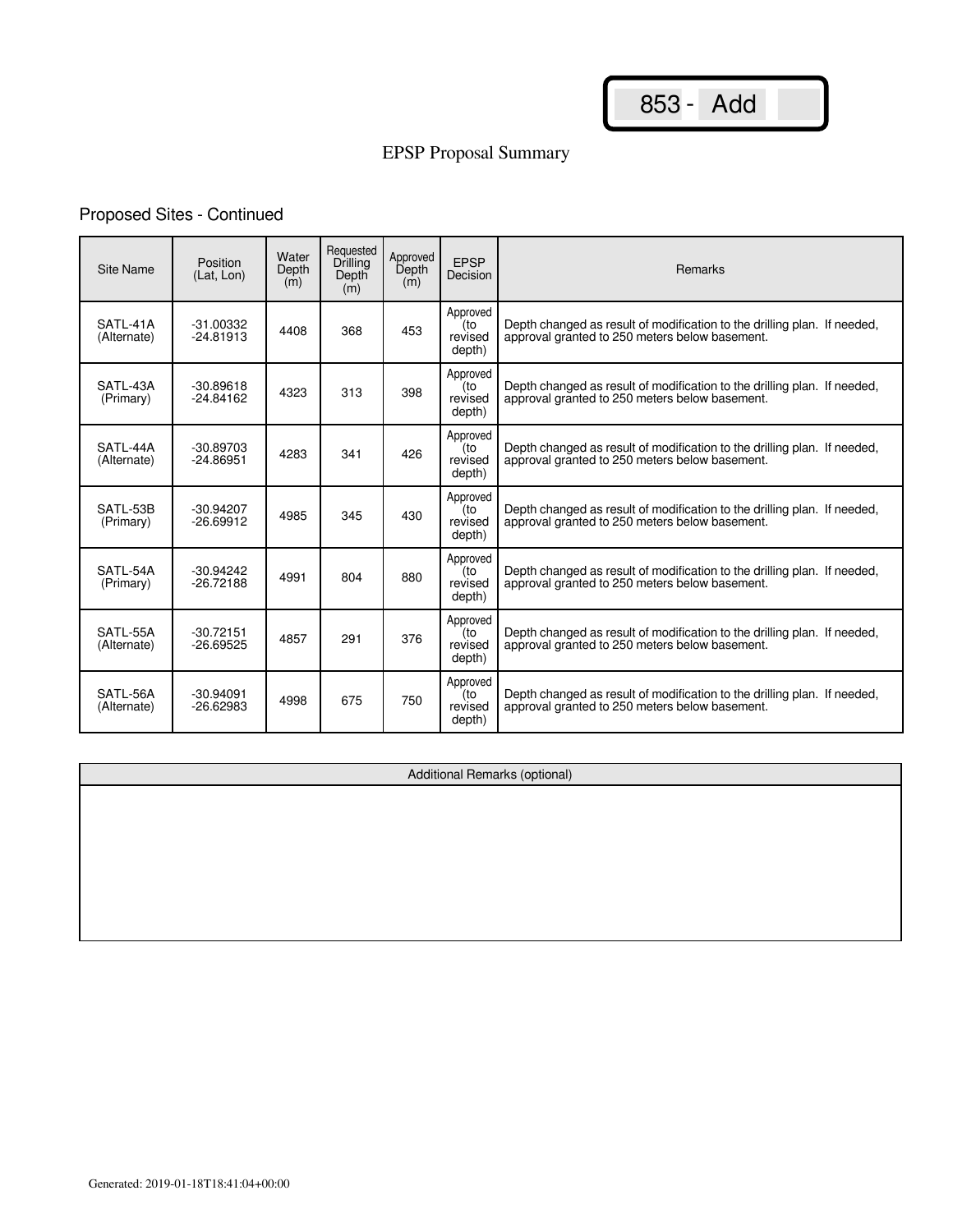### EPSP Proposal Summary

Proposal Review

Continental Margin Methane Cycling: Rio Grande

Dr. Jerry Dickens presented an overview of the science and objectives of Proposal 910.

Specifically, the program was developed to answer a series of specific questions on microbial methanogenesis:

1 What are the methanogenesis pathways (CO2 reduction, acetate fermentation, molecular pathways)?

2- How does temperature, age and composition of organic matter affect methanogenesis?

3- What is the balance between in situ methane generation versus transport from deeper sources?

4- How does microbial activity vary with depth below the seafloor?

5-What are overall rates of microbial methanogenesis?

6- How do faults and permeable horizons affect flow and storage of methane?

7- How do methane fluxes couple to the global C cycle?

Discussion followed on what information will need to be made available and how it should be presented at the next EPSP meeting.

| Site Name                     | Position<br>(Lat, Lon)     | Water<br>Depth<br>(m) | Requested<br>Drilling<br>Depth<br>(m) | Approved<br>Depth<br>(m) | <b>EPSP</b><br>Decision | Remarks |
|-------------------------------|----------------------------|-----------------------|---------------------------------------|--------------------------|-------------------------|---------|
| RGC-01B<br>(Primary)          | $-32.94981$<br>$-49.87912$ | 1160                  | 500                                   |                          | Other                   |         |
| RGC-02B<br>(Primary)          | -33.21634<br>-49.66456     | 1368                  | 500                                   |                          | Other                   |         |
| RGC-03B<br>(Primary)          | $-33.6287$<br>$-50.1884$   | 1362                  | 500                                   |                          | Other                   |         |
| RGC-04B<br>(Primary)          | $-33.53671$<br>$-50.36834$ | 920                   | 500                                   |                          | Other                   |         |
| RGC-05B<br>(Primary)          | $-33.43984$<br>$-50.45104$ | 620                   | 200                                   |                          | Other                   |         |
| RGC-06B<br>(Primary)          | $-32.78087$<br>$-49.8900$  | 1240                  | 500                                   |                          | Other                   |         |
| RGC-07B<br>(Primary)          | $-33.55713$<br>$-49.10038$ | 3001                  | 800                                   |                          | Other                   |         |
| RGC-08B<br>(Alternate)        | $-33.92642$<br>-49.81667   | 2710                  | 800                                   |                          | Other                   |         |
| RGC-09A<br>(Alternate)        | $-33.01202$<br>-49.80832   | 1218                  | 500                                   |                          | Other                   |         |
| <b>RGC-10A</b><br>(Alternate) | $-32.77521$<br>-49.85084   | 1290                  | 500                                   |                          | Other                   |         |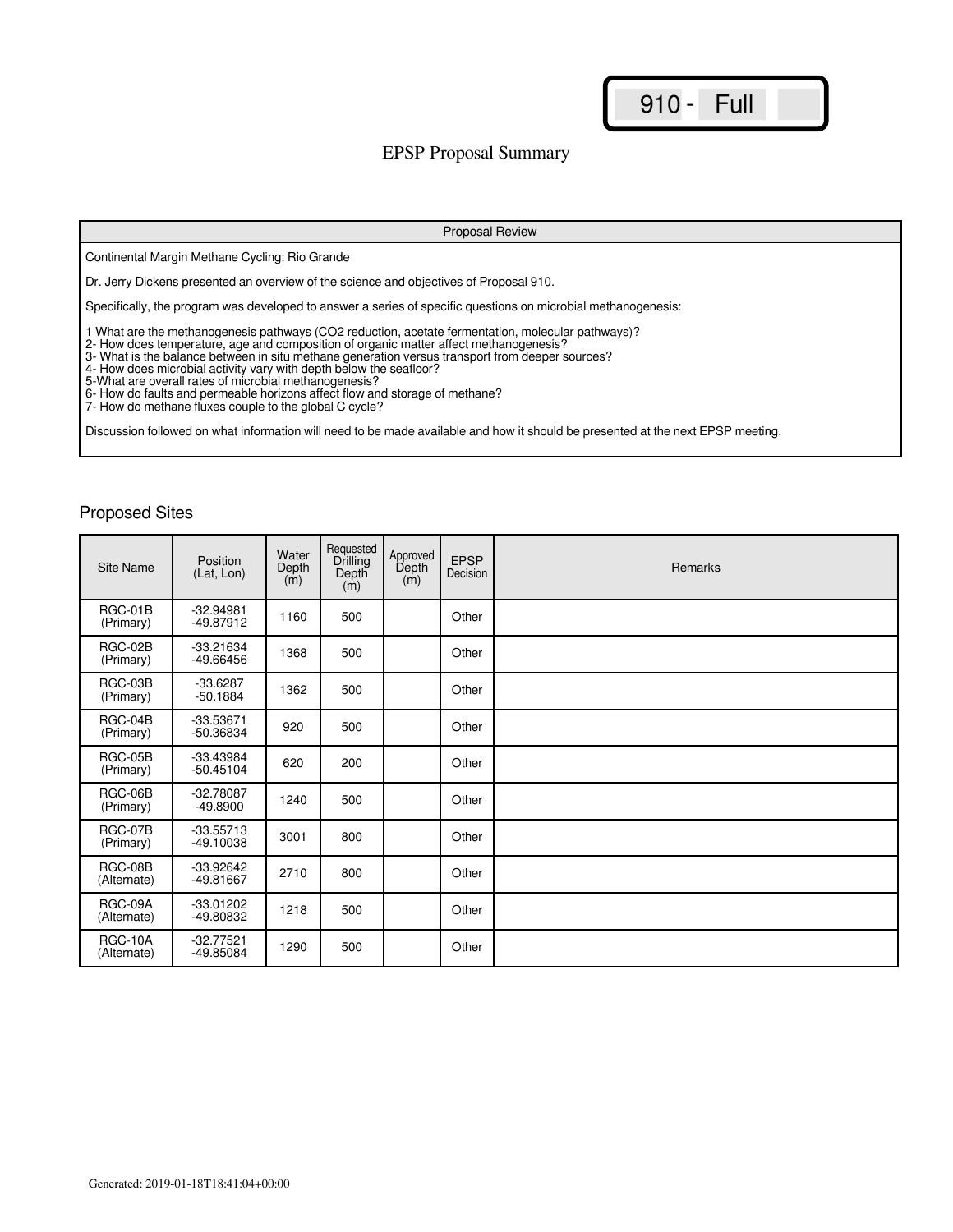### EPSP Proposal Summary

Additional Remarks (optional)

The panel has requested a number of actions be taken to prepare for the February EPSP review.

Lithology as identified in nearby exploration wells need to be provided.

Detailed bathymetric maps should be provided to display surface expressions.

Side-scan/multi-beam data should be provided, if available.

Depth sections should be provided. Both a wide and tight display need to be provided, so that the regional context and the details can be provided. The polarity of the data need to be provided.

Positioning at crossing points would be preferred.

Backscatter data would also be helpful.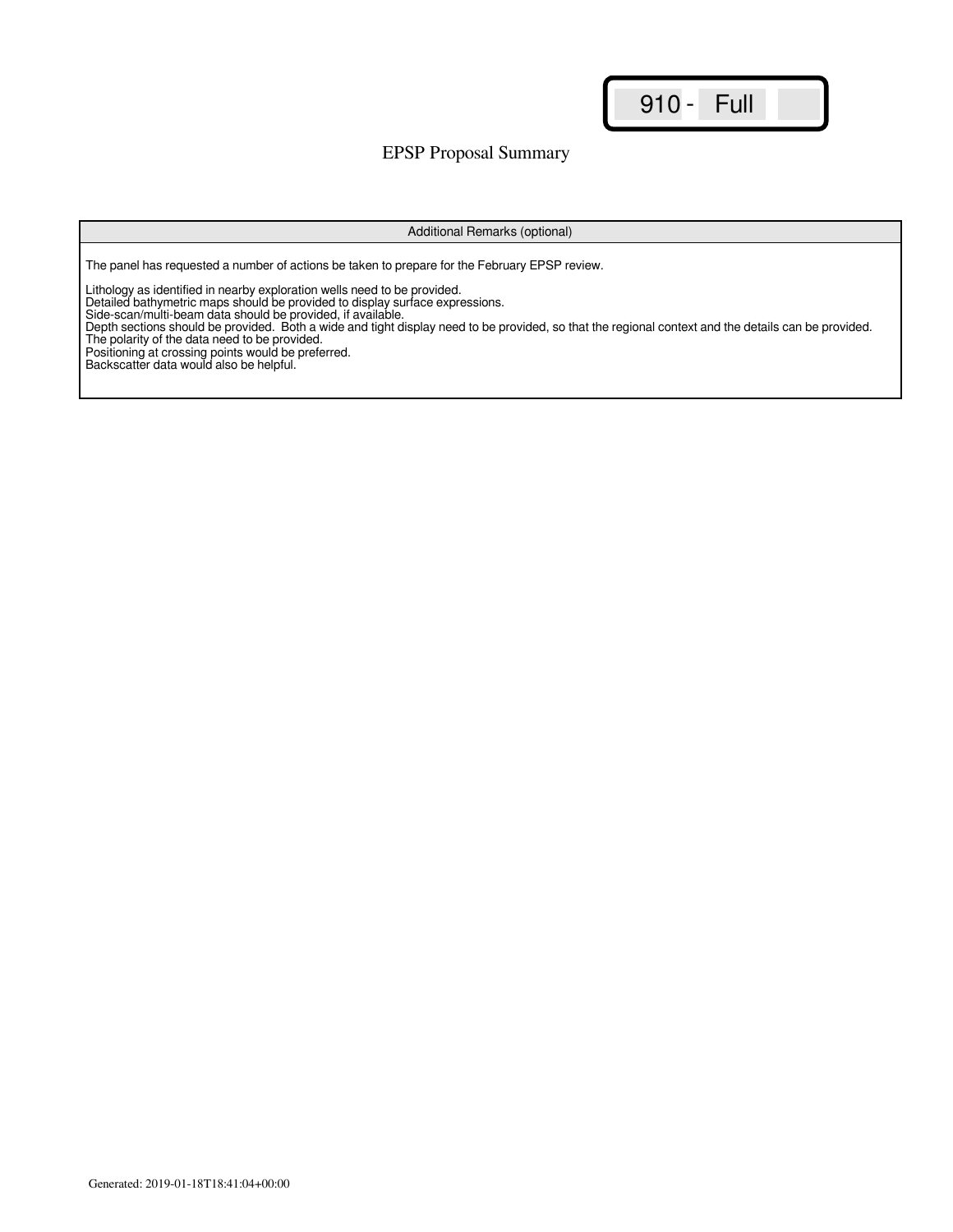### EPSP Proposal Summary

#### Proposal Review

#### Amazon Margin Drilling

Dr. Cleverson Silva presented the scientific overview of Proposal 859. The scientific objectives are:

1– Examine the Amazon Cenozoic climatic evolution

2– Study the origins and evolution of the neo-tropical rain forest and its incomparable biodiversity

3– Examine the paleoceanography of the western equatorial Atlantic

4– Gain an understanding of the origins of the transcontinental Amazon River and the Amazon deep-sea fan.

A site-by-site review was attempted.

## Proposed Sites

| Site Name                    | Position<br>(Lat, Lon)       | Water<br>Depth<br>(m) | Requested<br>Drilling<br>Depth<br>(m) | Approved<br>Depth<br>(m) | <b>EPSP</b><br>Decision | Remarks |
|------------------------------|------------------------------|-----------------------|---------------------------------------|--------------------------|-------------------------|---------|
| AM-03B<br>(Primary)          | 4.661765639<br>-50.025231    | 441                   | 1631                                  |                          | Declined                |         |
| AM-04B<br>(Alternate)        | 4.628938222<br>-50.08949344  | 227                   | 2176                                  |                          | Other                   |         |
| AM-05B<br>(Alternate)        | 4.6808<br>$-50.0437$         | 406                   | 1753                                  |                          | Other                   |         |
| AM-06A<br>(Alternate)        | 4.620270472<br>-50.00417692  | 383                   | 1705                                  |                          | Other                   |         |
| AM-07A<br>(Primary)          | 5.073426194<br>-50.40431625  | 373                   | 2203                                  |                          | Other                   |         |
| <b>AM-08A</b><br>(Alternate) | 4.68465323<br>-50.09770589   | 291                   | 1605                                  |                          | Other                   |         |
| <b>AM-10B</b><br>(Alternate) | 4.9423<br>$-50.2637$         | 431                   | 1069                                  |                          | Other                   |         |
| <b>AM-11A</b><br>(Primary)   | 4.76049915<br>-50.18515796   | 289                   | 1995                                  |                          | Other                   |         |
| <b>AM-12B</b><br>(Alternate) | 4.7304<br>$-50.1162$         | 345                   | 1691                                  |                          | Other                   |         |
| AM-13A<br>(Alternate)        | 4.69819453<br>$-50.11117101$ | 312                   | 1519                                  |                          | Other                   |         |

#### New Sites

| Site Name | Position<br>(Lat. Lon) | Water<br>Depth<br>(m) | Requested<br>Drilling<br>Depth<br>(m) | Approved<br>Depth<br>(m) | <b>EPSP</b><br>Decision                 | Remarks                                        |
|-----------|------------------------|-----------------------|---------------------------------------|--------------------------|-----------------------------------------|------------------------------------------------|
| AM-3C     | 4.663771<br>-50.023482 | 441                   | 1631                                  |                          | Approved<br>(to<br>revised<br>location) | Repositioning of AM-3B to line 11775 x XL1457. |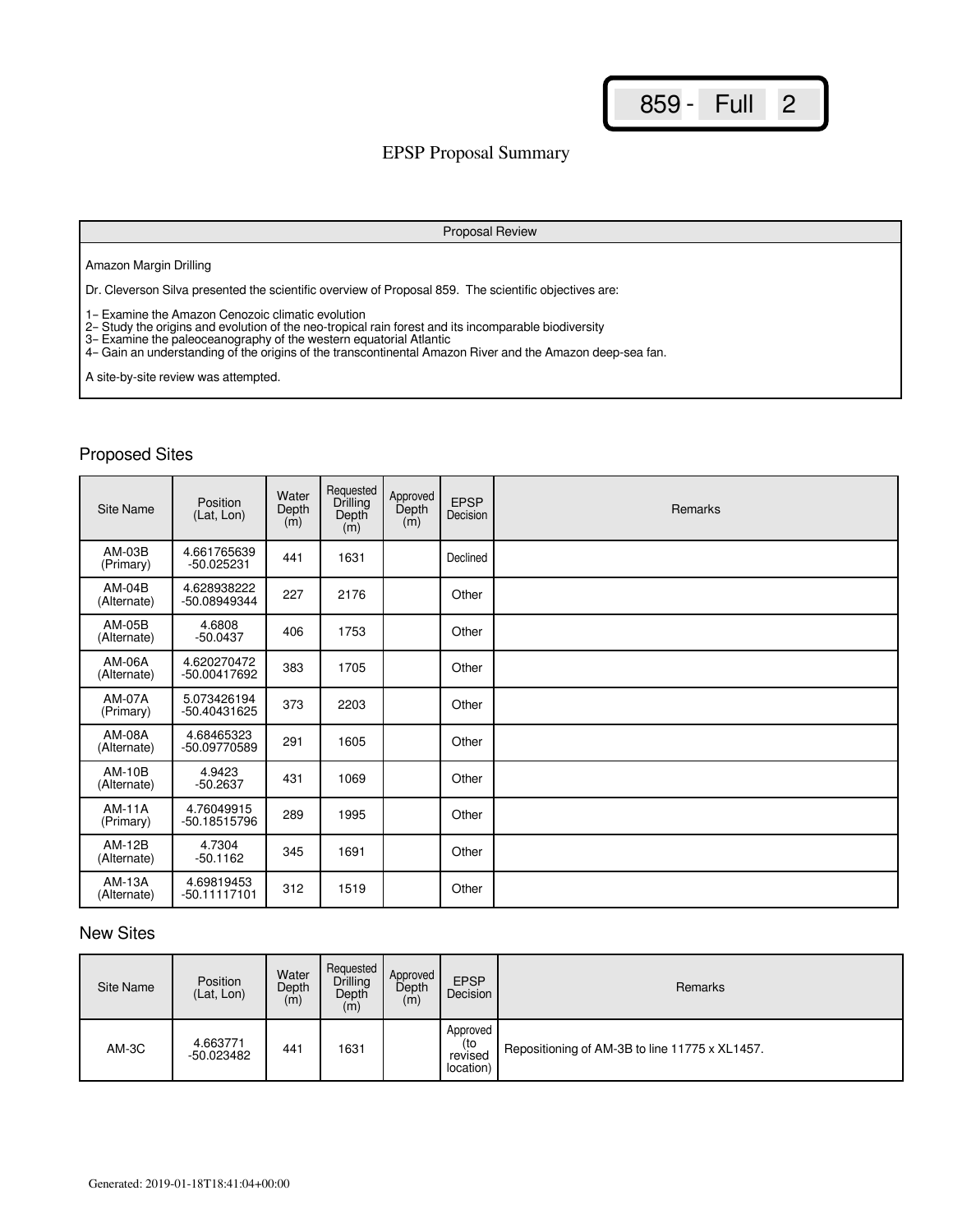### EPSP Proposal Summary

#### Additional Remarks (optional)

After the review of the first location it was determined that the review of the remaining sites will be deferred until the February 2019 panel meeting.

The following requests have been made by the panel.

1- Rectify extreme water depth differences between 2D and 3D data shown.

2- All seismic sections should be in depth with the best time-depth interpretation.

3- Provide coordinate reference system (CRS) for both 2D and 3D data.

4- For all bathymetry maps, select a more typical, less confusing contour interval (presently at 70 m should be changed to 25 or 50 m).

5- Polarity and phase of data displayed should be understood and labeled on each seismic section (important to understand the seismic signature of potential gas on 3D data sets).

6- Time slices (or horizon slices) and interval amplitude maps of suspicious seismic signatures should be provided (e.g., amplitude below cyan horizon in Site AM-7A as discussed).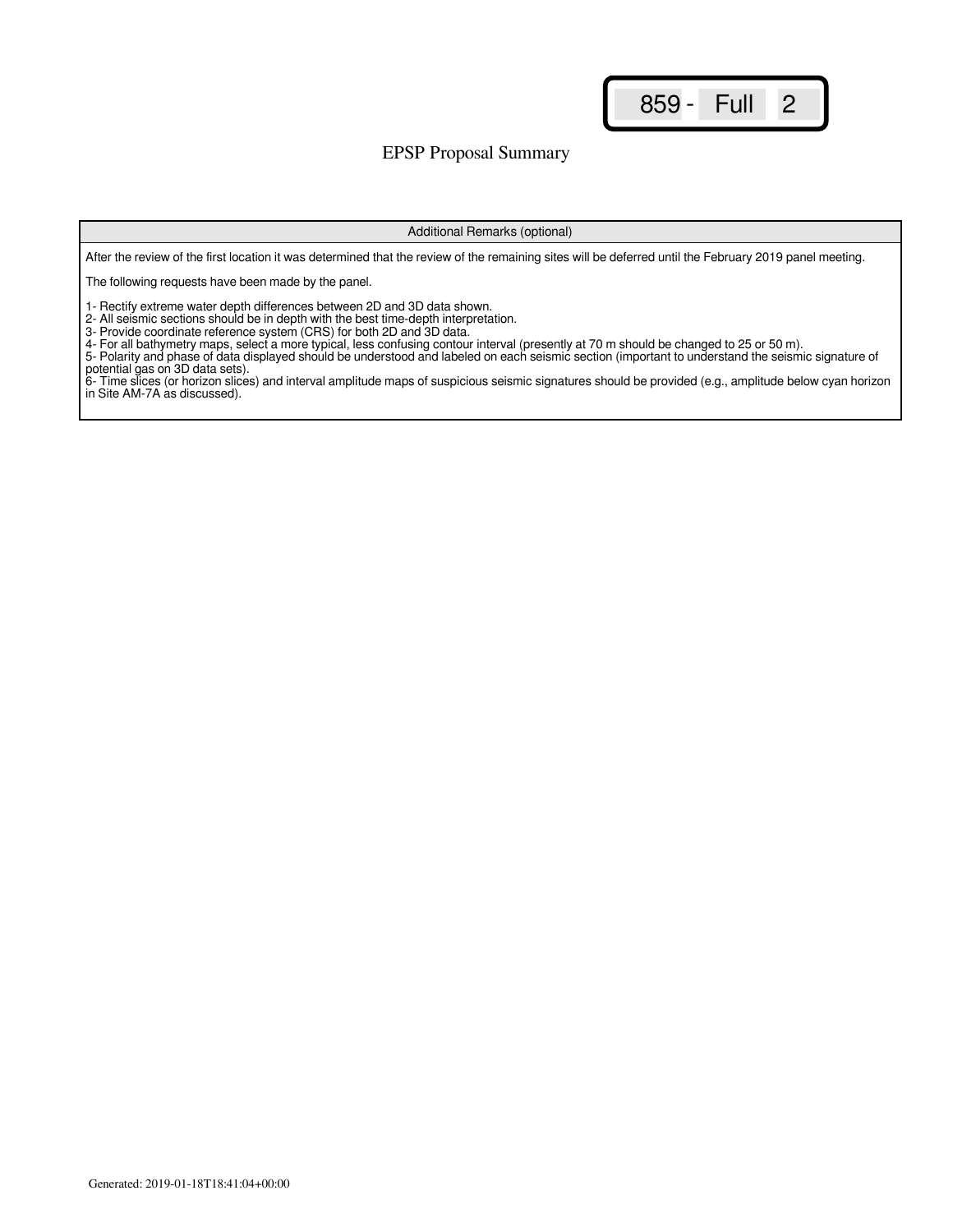### EPSP Proposal Summary

#### Proposal Review

#### Newfoundland Neogene Sediment Drifts

Dr. Brian Romans presented a brief overview of the science plan for Proposal 874. Drilling was planned to address three primary science objectives:

1- Do the CCD fluctuations and biogenic blooms of the Oligo-Miocene reflect primarily global changes in weathering or are they driven by large-scale changes in ocean circulation and/or regional tectonics (such as gateway dynamics)?

2- What is the role of tectonics, productivity, and North Atlantic overturning circulation as potential drivers of the Middle Miocene Climatic Optimum (MMCO)?

3- Is the establishment of distinctive polar ecosystems linked to major changes in overturning circulation in the North Atlantic, or is it primarily driven by a decline in pCO2?

A site-by-site review followed.

| Site Name              | Position<br>(Lat, Lon)  | Water<br>Depth<br>(m) | Requested<br>Drilling<br>Depth<br>(m) | Approved<br>Depth<br>(m) | <b>EPSP</b><br>Decision              | Remarks                                                                            |
|------------------------|-------------------------|-----------------------|---------------------------------------|--------------------------|--------------------------------------|------------------------------------------------------------------------------------|
| NFR-01A<br>(Primary)   | 40.835245<br>-47.721541 | 3320                  | 900                                   | 1050                     | Approved<br>(to<br>revised<br>depth) | Depth request change by proponents. Representing SSR and not<br>original proposal. |
| NFR-02A<br>(Primary)   | 40.889215<br>-47.643687 | 3380                  | 300                                   | 375                      | Approved<br>to)<br>revised<br>depth) | Depth request change by proponents. Representing SSR and not<br>original proposal. |
| NFR-03A<br>(Primary)   | 40.926778<br>-47.589625 | 3500                  | 300                                   | 375                      | Approved<br>(to<br>revised<br>depth) | Depth request change by proponents. Representing SSR and not<br>original proposal. |
| NFR-04A<br>(Primary)   | 40.967666<br>-47.530591 | 3550                  | 250                                   | 300                      | Approved<br>(to<br>revised<br>depth) | Depth request change by proponents. Representing SSR and not<br>original proposal. |
| NFR-05A<br>(Primary)   | 41.038692<br>-47.516385 | 3550                  | 250                                   | 370                      | Approved<br>(to<br>revised<br>depth) | Depth request change by proponents.                                                |
| NFR-06A<br>(Primary)   | 40.085712<br>-47.745961 | 4250                  | 300                                   | 475                      | Approved<br>(to<br>revised<br>depth) | Depth request change by proponents.                                                |
| NFR-07A<br>(Primary)   | 40.312480<br>-49.670012 | 4420                  | 700                                   | 850                      | Approved<br>(to<br>revised<br>depth) | Depth request change by proponents.                                                |
| NFR-08A<br>(Primary)   | 40.185178<br>-49.834010 | 4925                  | 700                                   | 800                      | Approved<br>(to<br>revised<br>depth) | Depth request change by proponents. Representing SSR and not<br>original proposal. |
| NFR-09A<br>(Alternate) | 41.099113<br>-47.485762 | 3800                  | 250                                   | 300                      | Approved<br>(to<br>revised<br>depth) | Depth request change by proponents. Representing SSR and not<br>original proposal. |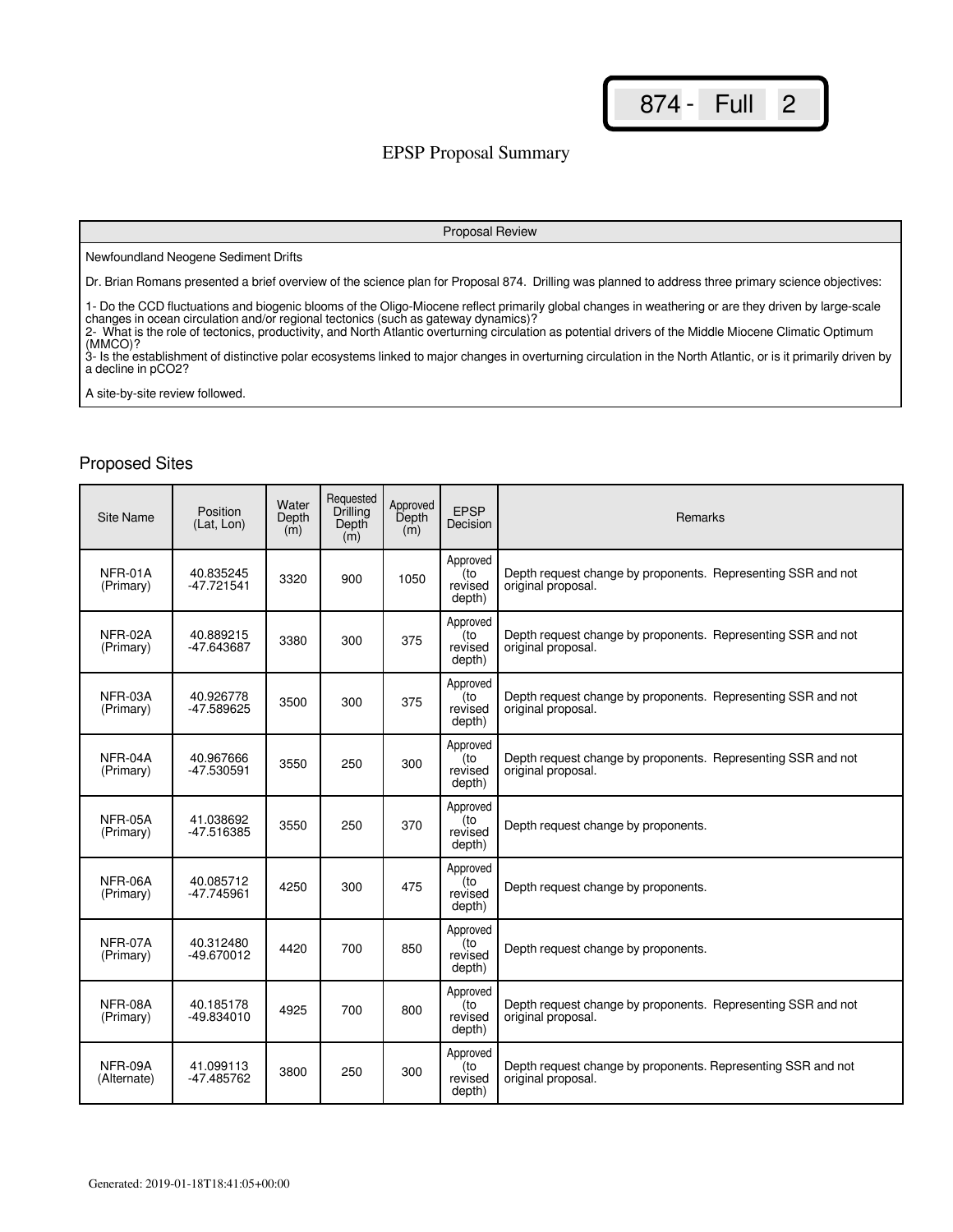# EPSP Proposal Summary

# Proposed Sites - Continued

| <b>Site Name</b>       | Position<br>(Lat, Lon)  | Water<br>Depth<br>(m) | Requested<br>Drilling<br>Depth<br>(m) | Approved<br>Depth<br>(m) | <b>EPSP</b><br>Decision              | Remarks                                                                            |
|------------------------|-------------------------|-----------------------|---------------------------------------|--------------------------|--------------------------------------|------------------------------------------------------------------------------------|
| NFR-10A<br>(Alternate) | 40.864283<br>-47.880816 | 3280                  | 250                                   | 300                      | Approved<br>(to<br>revised<br>depth) | Depth request change by proponents. Representing SSR and not<br>original proposal. |
| NFR-11A<br>(Alternate) | 40.875400<br>-47.943644 | 3370                  | 400                                   | 475                      | Approved<br>to)<br>revised<br>depth) | Depth request change by proponents. Representing SSR and not<br>original proposal. |
| NFR-12A<br>(Alternate) | 40.868711<br>-47.601645 | 3400                  | 250                                   | 300                      | Approved<br>(to<br>revised<br>depth) | Depth request change by proponents. Representing SSR and not<br>original proposal. |
| NFR-13A<br>(Alternate) | 40.978834<br>-47.514364 | 3540                  | 250                                   | 300                      | Approved<br>(to<br>revised<br>depth) | Depth request change by proponents. Representing SSR and not<br>original proposal. |
| NFR-14A<br>(Alternate) | 40.390731<br>-48.763151 | 3830                  | 500                                   | 600                      | Approved<br>(to<br>revised<br>depth) | Depth request change by proponents. Representing SSR and not<br>original proposal. |
| NFR-15A<br>(Alternate) | 40.653000<br>-46.975398 | 3720                  | 250                                   | 300                      | Approved<br>(to<br>revised<br>depth) | Depth request change by proponents. Representing SSR and not<br>original proposal. |
| NFR-16A<br>(Alternate) | 40.714483<br>-49.503335 | 3750                  | 250                                   | 400                      | Approved<br>to)<br>revised<br>depth) | Depth request change by proponents.                                                |
| NFR-17A<br>(Alternate) | 40.173750<br>-49.848685 | 5000                  | 500                                   |                          | Declined                             |                                                                                    |
| NFR-18A<br>(Alternate) | 40.098820<br>-47.789333 | 4200                  | 400                                   | 600                      | Approved<br>(to<br>revised<br>depth) | Depth request change by proponents.                                                |
| NFR-19A<br>(Alternate) | 40.098776<br>-47.680846 | 4260                  | 250                                   | 300                      | Approved<br>to)<br>revised<br>depth) | Depth request change by proponents. Representing SSR and not<br>original proposal. |
| NFR-20A<br>(Alternate) | 39.968619<br>-48.959689 | 4620                  | 500                                   | 600                      | Approved<br>(to<br>revised<br>depth) | Depth request change by proponents. Representing SSR and not<br>original proposal. |
| NFR-21A<br>(Alternate) | 40.608510<br>-47.032209 | 3600                  | 250                                   | 300                      | Approved<br>(to<br>revised<br>depth) | Depth request change by proponents. Representing SSR and not<br>original proposal. |
| NFR-22A<br>(Alternate) | 40.301233<br>-47.423836 | 3920                  | 250                                   | 300                      | Approved<br>(to<br>revised<br>depth) | Depth request change by proponents. Representing SSR and not<br>original proposal. |
| NFR-23A<br>(Alternate) | 40.195797<br>-47.557755 | 4120                  | 250                                   | 300                      | Approved<br>(to<br>revised<br>depth) | Depth request change by proponents. Representing SSR and not<br>original proposal. |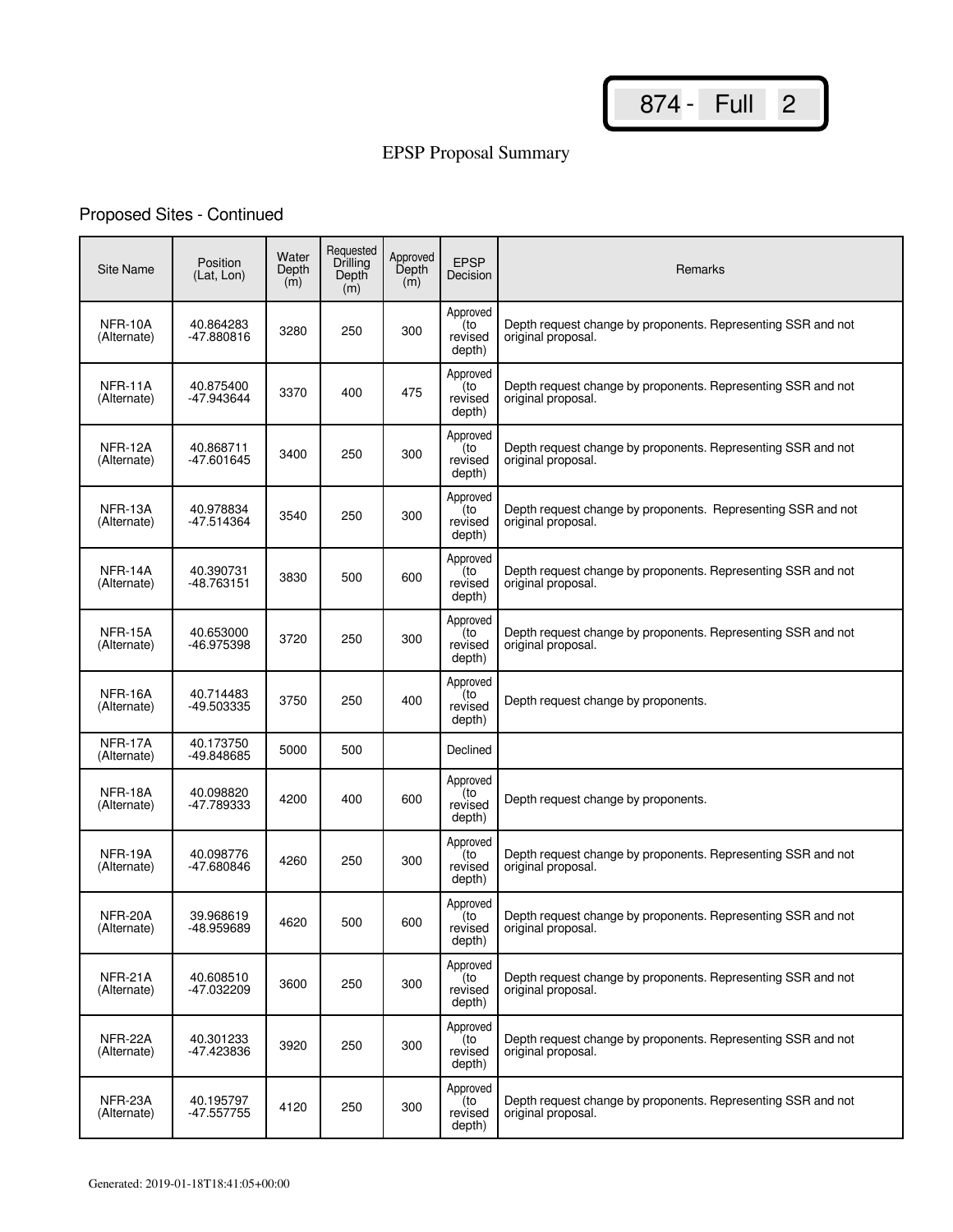# EPSP Proposal Summary

## Proposed Sites - Continued

| Site Name              | Position<br>(Lat, Lon)  | Water<br>Depth<br>(m) | Requested<br>Drilling<br>Depth<br>(m) | Approved<br>Depth<br>(m) | <b>EPSP</b><br>Decision              | Remarks                               |
|------------------------|-------------------------|-----------------------|---------------------------------------|--------------------------|--------------------------------------|---------------------------------------|
| NFR-24A<br>(Alternate) | 40.269925<br>-49.724799 | 4550                  | 500                                   | 700                      | Approved<br>(to<br>revised<br>depth) | Depth request change by proponents.   |
| NFR-25A<br>(Alternate) | 39.873587<br>-49.097721 | 5070                  | 500                                   | 550                      | Approved<br>(to<br>revised<br>depth) | Depth change requested by proponents. |

## New Sites

| Site Name | Position<br>(Lat, Lon)  | Water<br>Depth<br>(m) | Requested<br>Drilling<br>Depth<br>(m) | Approved<br>Depth<br>(m) | <b>EPSP</b><br>Decision                 | Remarks             |
|-----------|-------------------------|-----------------------|---------------------------------------|--------------------------|-----------------------------------------|---------------------|
| NFR-17B   | 40.156097<br>-49.871490 | 5000                  | 500                                   | 500                      | Approved<br>(to<br>revised<br>location) | Line KNR-39 CDP1620 |

| Additional Remarks (optional) |
|-------------------------------|
|                               |
|                               |
|                               |
|                               |
|                               |
|                               |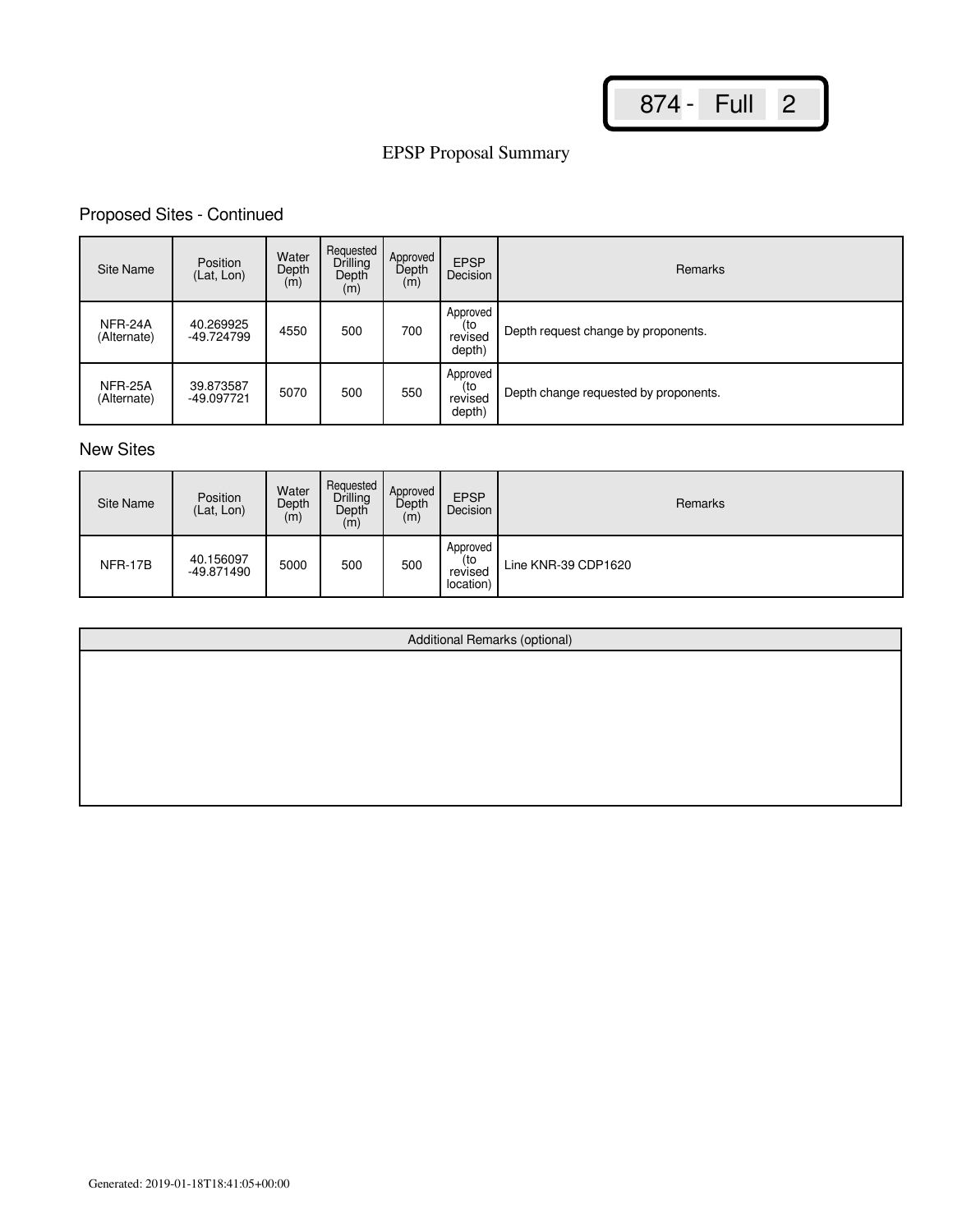### EPSP Proposal Summary

#### Proposal Review

#### Walvis Ridge Hotspot

The scientific rationale and site-by-site summary of Proposal 890 by Drs. Volkard Spiess and William. Sager.

The planned program is designed to:

1- Sample along a plate flow line at 100-110 Ma, 85 Ma, 50-60 Ma

2- Sample volcanic rocks from Walvis Ridge hot spot

3- Sample from sites positioned on different guyot tracks (50% of coring) and the Valdivia Bank (other 50% coring)

4- Basaltic unit sampling should represent sufficient long time periods and originate from hot spot volcanism

| Site Name                   | Position<br>(Lat. Lon)  | Water<br>Depth<br>(m) | Requested<br><b>Drilling</b><br>Depth<br>(m) | Approved<br>Depth<br>(m) | <b>EPSP</b><br>Decision              | <b>Remarks</b>                                                                                                                                                                                                                     |
|-----------------------------|-------------------------|-----------------------|----------------------------------------------|--------------------------|--------------------------------------|------------------------------------------------------------------------------------------------------------------------------------------------------------------------------------------------------------------------------------|
| CT-01B<br>(Alternate)       | $-32.4912$<br>$-0.1419$ | 1934                  | 586                                          | 613                      | Approved<br>(to<br>revised<br>depth) | Depth deviates from the original request. Depth in basement may be<br>extended by the shipboard party as deemed necessary. It has been<br>noted that there may be some deviation from the original sediment<br>thickness estimate. |
| CT-04A<br>(Primary)         | $-32.1310$<br>$-0.5927$ | 4425                  | 499                                          | 628                      | Approved<br>(to<br>revised<br>depth) | Depth deviates from the original request. Depth in basement may be<br>extended by the shipboard party as deemed necessary                                                                                                          |
| FR-1B<br>(Primary)          | $-21.8661$<br>6.5906    | 3258                  | 421                                          | 521                      | Approved<br>(to<br>revised<br>depth) | Depth deviates from the original request. Depth in basement may be<br>extended by the shipboard party as deemed necessary.                                                                                                         |
| FR-2B<br>(Alternate)        | $-21.7073$<br>6.7620    | 3008                  | 663                                          | 812                      | Approved<br>(to<br>revised<br>depth) | Depth deviates from the original request. Depth in basement may be<br>extended by the shipboard party as deemed necessary. It has been<br>noted that there may be some deviation from the original sediment<br>thickness estimate. |
| $GT-04A$<br>(Primary)       | $-31.3444$<br>2.8470    | 2359                  | 402                                          | 652                      | Approved<br>(to<br>revised<br>depth) | Depth deviates from the original request. Depth in basement may be<br>extended by the shipboard party as deemed necessary                                                                                                          |
| GT-05A<br>(Alternate)       | $-31.4671$<br>3.0720    | 4890                  | 362                                          | 612                      | Approved<br>to)<br>revised<br>depth) | Depth deviates from the original request. Depth in basement may be<br>extended by the shipboard party as deemed necessary                                                                                                          |
| <b>TT-1A</b><br>(Primary)   | $-30.3808$<br>1.0894    | 1864                  | 422                                          | 498                      | Approved<br>(to<br>revised<br>depth) | Depth deviates from the original request. Depth in basement may be<br>extended by the shipboard party as deemed necessary. It has been<br>noted that there may be some deviation from the original sediment<br>thickness estimate. |
| <b>TT-2A</b><br>(Alternate) | $-30.2467$<br>0.8392    | 2356                  | 639                                          | 739                      | Approved<br>to)<br>revised<br>depth) | Depth deviates from the original request. Depth in basement may be<br>extended by the shipboard party as deemed necessary                                                                                                          |
| $VB-1B$<br>(Primary)        | $-23.4176$<br>4.9078    | 2831                  | 222                                          | 485                      | Approved<br>(to<br>revised<br>depth) | Depth deviates from the original request. Depth in basement may be<br>extended by the shipboard party as deemed necessary. It has been<br>noted that there may be some deviation from the original sediment<br>thickness estimate. |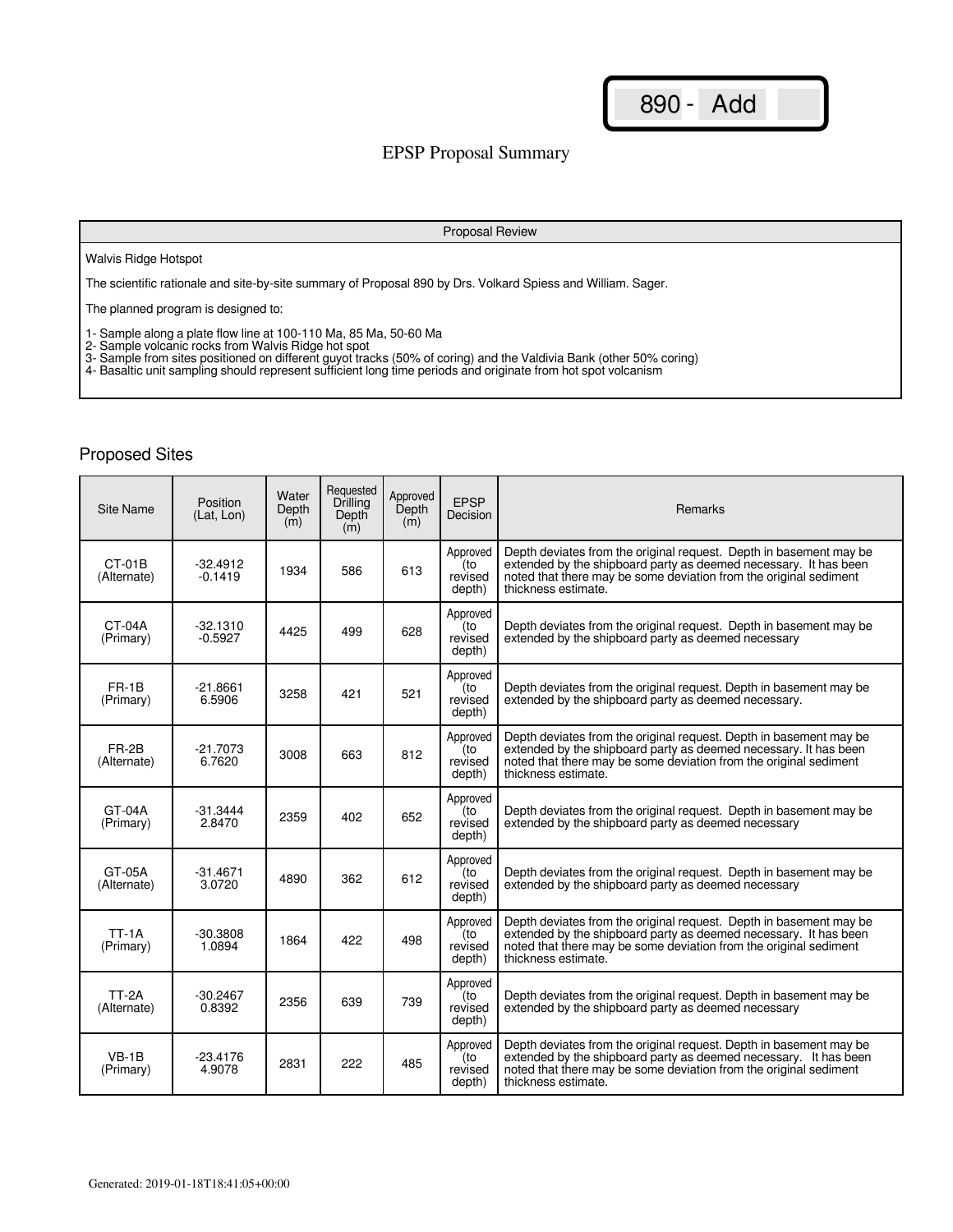# EPSP Proposal Summary

## Proposed Sites - Continued

| Site Name              | <b>Position</b><br>(Lat, Lon) | Water<br>Depth<br>(m) | Requested<br>Drilling<br>Depth<br>(m) | Approved<br>Depth<br>(m) | <b>EPSP</b><br>Decision              | <b>Remarks</b>                                                                                                                                                                                                                     |
|------------------------|-------------------------------|-----------------------|---------------------------------------|--------------------------|--------------------------------------|------------------------------------------------------------------------------------------------------------------------------------------------------------------------------------------------------------------------------------|
| $VB-2B$<br>(Alternate) | $-23.2812$<br>5.0573          | 2818                  | 226                                   | 812                      | Approved<br>(to<br>revised<br>depth) | Depth deviates from the original request. Depth in basement may be<br>extended by the shipboard party as deemed necessary,                                                                                                         |
| VB-3B<br>(Alternate)   | $-24.6027$<br>4.6676          | 4050                  | 293                                   | 543                      | Approved<br>(to<br>revised<br>depth) | Depth deviates from the original request. Depth in basement may be<br>extended by the shipboard party as deemed necessary.                                                                                                         |
| $VB-4B$<br>(Primary)   | $-24.5848$<br>4.6609          | 3959                  | 399                                   | 631                      | Approved<br>(to<br>revised<br>depth) | Depth deviates from the original request. Depth in basement may be extended by the shipboard party as deemed necessary. It has been<br>noted that there may be some deviation from the original sediment<br>thickness estimate.    |
| $VB-5A$<br>(Alternate) | $-23.3719$<br>4.9579          | 2809                  | 265                                   | 515                      | Approved<br>(to<br>revised<br>depth) | Depth deviates from the original request. Depth in basement may be<br>extended by the shipboard party as deemed necessary. It has been<br>noted that there may be some deviation from the original sediment<br>thickness estimate. |
| VB-6A<br>(Alternate)   | $-23.1767$<br>5.1703          | 2610                  | 552                                   | 813                      | Approved<br>(to<br>revised<br>depth) | Depth deviates from the original request. Depth in basement may be<br>extended by the shipboard party as deemed necessary. It has been<br>noted that there may be some deviation from the original sediment<br>thickness estimate. |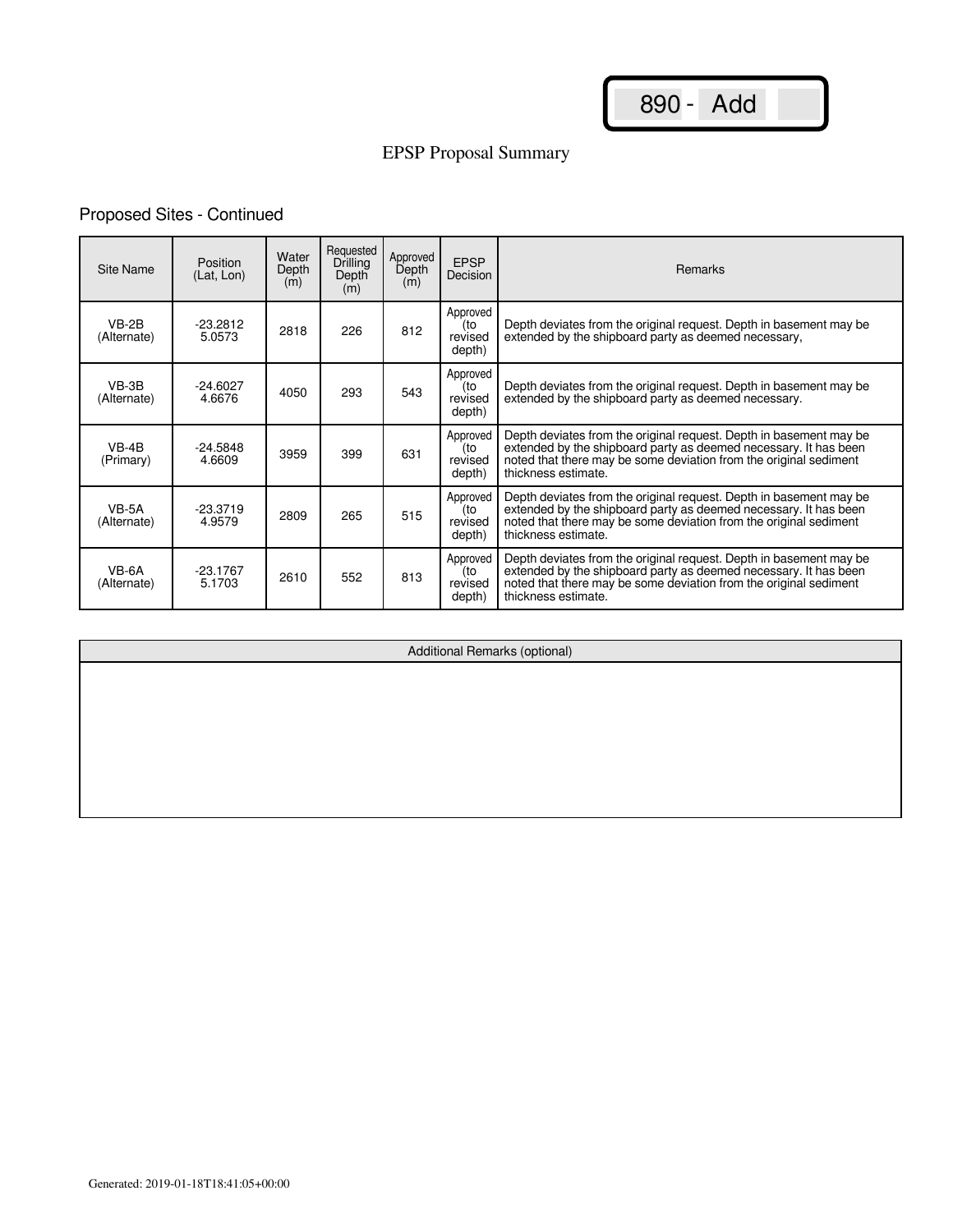## EPSP Proposal Summary

#### Proposal Review

Iceberg Alley Paleoceanography

Dr. Trevor Williams presented the request by proponents to deepen previously approved sites to the panel. Changes were requested to account for greater seismic velocities than originally assumed.

A site-by-site review was conducted.

## Proposed Sites

| Site Name                     | Position<br>(Lat, Lon)   | Water<br>Depth<br>(m) | Requested<br>Drilling<br>Depth<br>(m) | Approved<br>Depth<br>(m) | <b>EPSP</b><br>Decision | Remarks                                                                                                    |
|-------------------------------|--------------------------|-----------------------|---------------------------------------|--------------------------|-------------------------|------------------------------------------------------------------------------------------------------------|
| SCO-01<br>(Alternate)         | $-57.4333$<br>$-43.4500$ | 3101                  | 648                                   | 648                      | Approved                |                                                                                                            |
| <b>SCO-11</b><br>(Primary)    | $-57.4421$<br>$-43.3578$ | 3110                  | 676                                   | 676                      | Approved                |                                                                                                            |
| <b>SCO-12</b><br>(Alternate)  | $-57.6466$<br>$-43.5000$ | 3092                  | 634                                   | 634                      | Approved                |                                                                                                            |
| <b>SCO-13</b><br>(Primary)    | $-59.4410$<br>$-41.0610$ | 3255                  | 959                                   | 959                      | Approved                | Panel provides recommended approval to deepen hole until basement if<br>not reached at the approved depth. |
| <b>SCO-14</b><br>(Primary)    | $-59.8000$<br>$-41.7600$ | 3833                  | 676                                   | 676                      | Approved                |                                                                                                            |
| <b>SCO-15</b><br>(Alternate)  | $-59.8520$<br>$-41.4530$ | 3486                  | 555                                   | 555                      | Approved                |                                                                                                            |
| <b>SCO-16</b><br>(Alternate)  | $-57.7055$<br>$-43.5001$ | 3134                  | 923                                   | 923                      | Approved                |                                                                                                            |
| <b>SCO-17</b><br>(Primary)    | $-57.7055$<br>-43.3620   | 3253                  | 847                                   | 847                      | Approved                |                                                                                                            |
| <b>SCO-18</b><br>(Alternate)  | $-59.1108$<br>$-40.9062$ | 3734                  | 652                                   | 652                      | Approved                |                                                                                                            |
| <b>SCO-19</b><br>(Alternate)  | $-57.4285$<br>$-43.5000$ | 3131                  | 519                                   | 519                      | Approved                |                                                                                                            |
| <b>SCO-21B</b><br>(Alternate) | $-61.7709$<br>$-40.2749$ | 3480                  | 533                                   | 533                      | Approved                |                                                                                                            |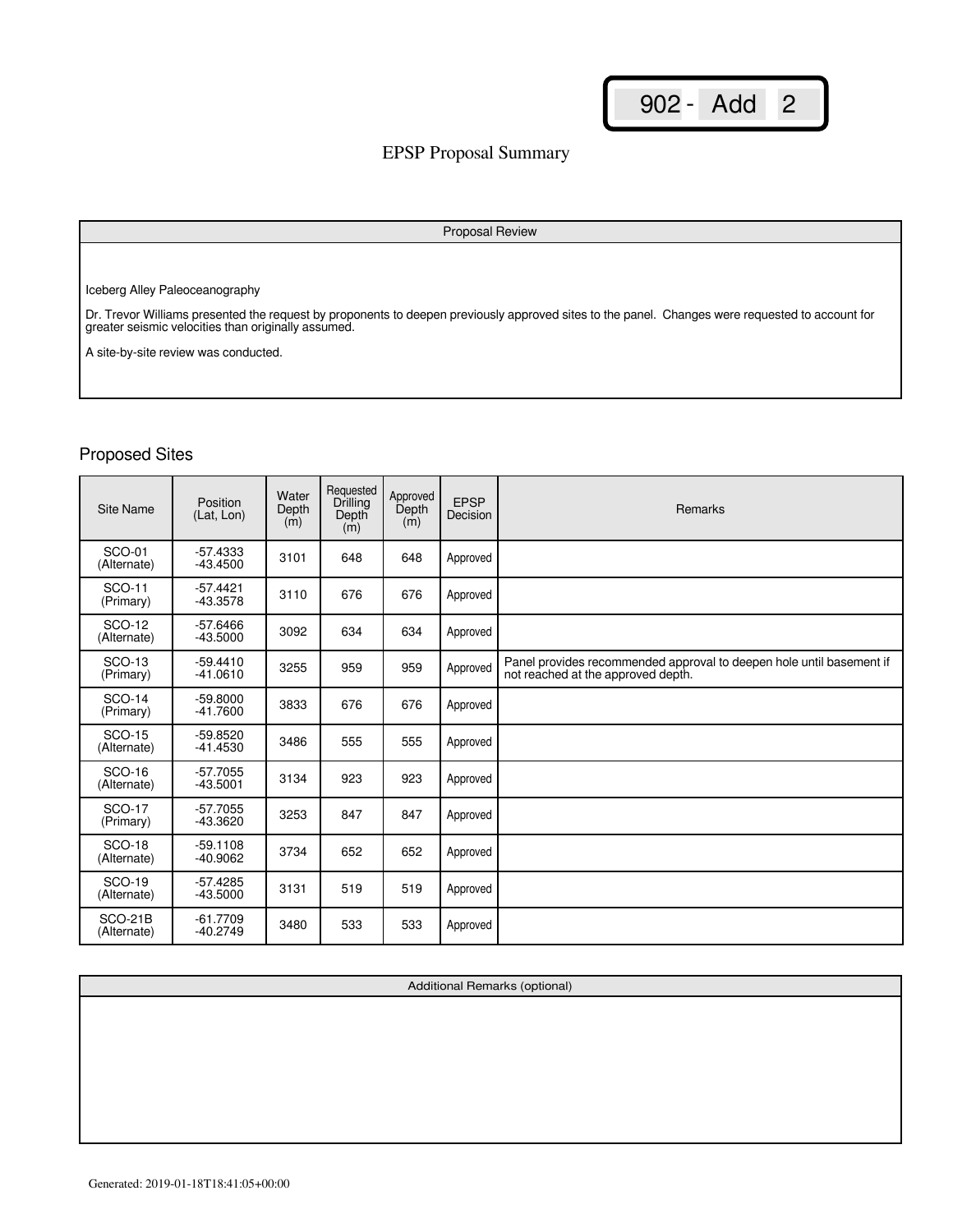### EPSP Proposal Summary

#### Proposal Review

#### Drake Passage Paleoceanography

Dr. Carlos Alvarez Zarikian to the panel a request to approve ten additional locations. He briefly reviewed the objectives:

1- Improve understanding of the Plio/Pleistocene atmospheric-ocean-ice-sheet dynamics of the Pacific ACC and implication for regional and global climate and atmospheric CO2.

2- Use the Southern Ocean to constrain how ice sheet changes are linked to ocean and global climate.

3- Focus on sites at latitudes and water depths where sediments will application of a wide range of siliciclastic, carbonate, and opal-based proxies with unprecendented stratigraphic detail.

A site-by-site followed.

## Proposed Sites

| Site Name              | Position<br>(Lat, Lon)     | Water<br>Depth<br>(m) | Requested<br>Drilling<br>Depth<br>(m) | Approved<br>Depth<br>(m) | <b>EPSP</b><br>Decision | <b>Remarks</b>           |
|------------------------|----------------------------|-----------------------|---------------------------------------|--------------------------|-------------------------|--------------------------|
| CHI-01B<br>(Primary)   | $-55.50250$<br>$-71.60222$ | 2080                  | 300                                   | 300                      | Approved                | Previously approved.     |
| CHI-04B<br>(Primary)   | $-52.7048$<br>$-75.5965$   | 1110                  | 500                                   | 500                      | Approved                | Previously approved.     |
| CHI-5A<br>(Alternate)  | $-52.7227$<br>$-75.6077$   | 1170                  | 500                                   | 500                      | Approved                | Previously approved.     |
| CSP-02B<br>(Primary)   | $-56.1510$<br>$-115.1341$  | 4110                  | 300                                   | 300                      | Approved                | Previously approved.     |
| CSP-05A<br>(Alternate) | $-60.7786$<br>$-116.0000$  | 5130                  | 300                                   | 300                      | Approved                | Added as new site below. |
| CSP-07A<br>(Alternate) | $-55.1411$<br>$-114.8420$  | 3540                  | 150                                   | 150                      | Approved                | Added as new site below. |
| CSP-1A<br>(Primary)    | $-54.2126$<br>$-125.4258$  | 3610                  | 180                                   | 230                      | Approved                | Previously approved.     |
| CSP-3A<br>(Primary)    | $-60.7361$<br>$-115.9063$  | 5130                  | 300                                   | 300                      | Approved                | Previously approved.     |
| ESP-01B<br>(Primary)   | $-54.5844$<br>$-76.6765$   | 3870                  | 400                                   | 400                      | Approved                | Previously approved.     |

#### New Sites

| Site Name      | Position<br>(Lat, Lon)   | Water<br>Depth<br>(m) | Requested<br>Drilling<br>Depth<br>(m) | Approved<br>Depth<br>(m) | <b>EPSP</b><br>Decision | <b>Remarks</b>                                           |
|----------------|--------------------------|-----------------------|---------------------------------------|--------------------------|-------------------------|----------------------------------------------------------|
| <b>CHI-01C</b> | $-55.5367$<br>$-71.6022$ | 2080                  | 300                                   | 500                      | Approved                | Proponents will need to complete new forms for the site. |
| CHI-06A        | $-55.6036$<br>$-71.4647$ | 1110                  | 500                                   | 300                      | Approved                | Proponents will need to complete new forms for the site. |
| CHI-07A        | $-52.7448$<br>$-75.6232$ | 1170                  | 500                                   | 500                      | Approved                | Proponents will need to complete new forms for the site. |
| ESP-02A        | $-54.5534$<br>$-76.5213$ | 3870                  | 400                                   | 400                      | Approved                | Proponents will need to complete new forms for the site. |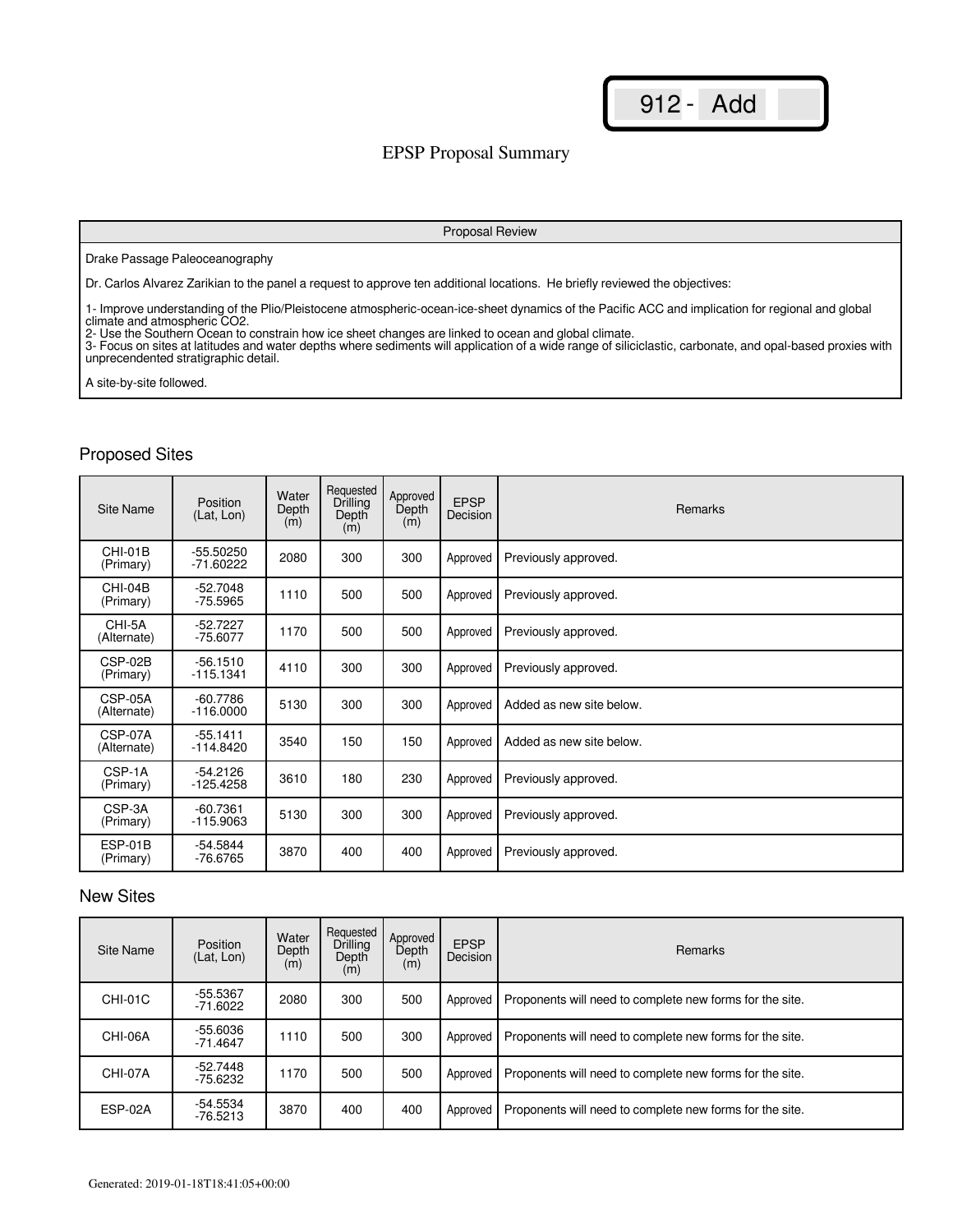# EPSP Proposal Summary

## New Sites - Continued

| Site Name | <b>Position</b><br>(Lat. Lon) | Water<br>Depth<br>(m) | Requested<br>Drilling<br>Depth<br>(m) | Approved<br>Depth<br>(m) | <b>EPSP</b><br>Decision | <b>Remarks</b>                                           |
|-----------|-------------------------------|-----------------------|---------------------------------------|--------------------------|-------------------------|----------------------------------------------------------|
| CHI-08A   | $-52.6929$<br>$-75.5882$      | 3610                  | 180                                   | 200                      | Approved                | Proponents will need to complete new forms for the site. |
| CSP-04A   | $-56.1859$<br>$-115.192$      | 4110                  | 300                                   | 300                      | Approved                | Proponents will need to complete new forms for the site. |
| CSP-06A   | $-55.1582$<br>$-114.7887$     | 5130                  | 300                                   | 125                      | Approved                | Proponents will need to complete new forms for the site. |
| CSP-07A   | $-55.1411$<br>$-114.8420$     | 3540                  | 150                                   | 150                      | Approved                | Proponents will need to complete new forms for the site. |
| CSP-05A   | $-60.7786$<br>$-116$          | 5130                  | 300                                   | 300                      | Approved                | Proponents will need to complete new forms for the site. |

Additional Remarks (optional)

For final site approval proponents will need to complete site forms the new sites.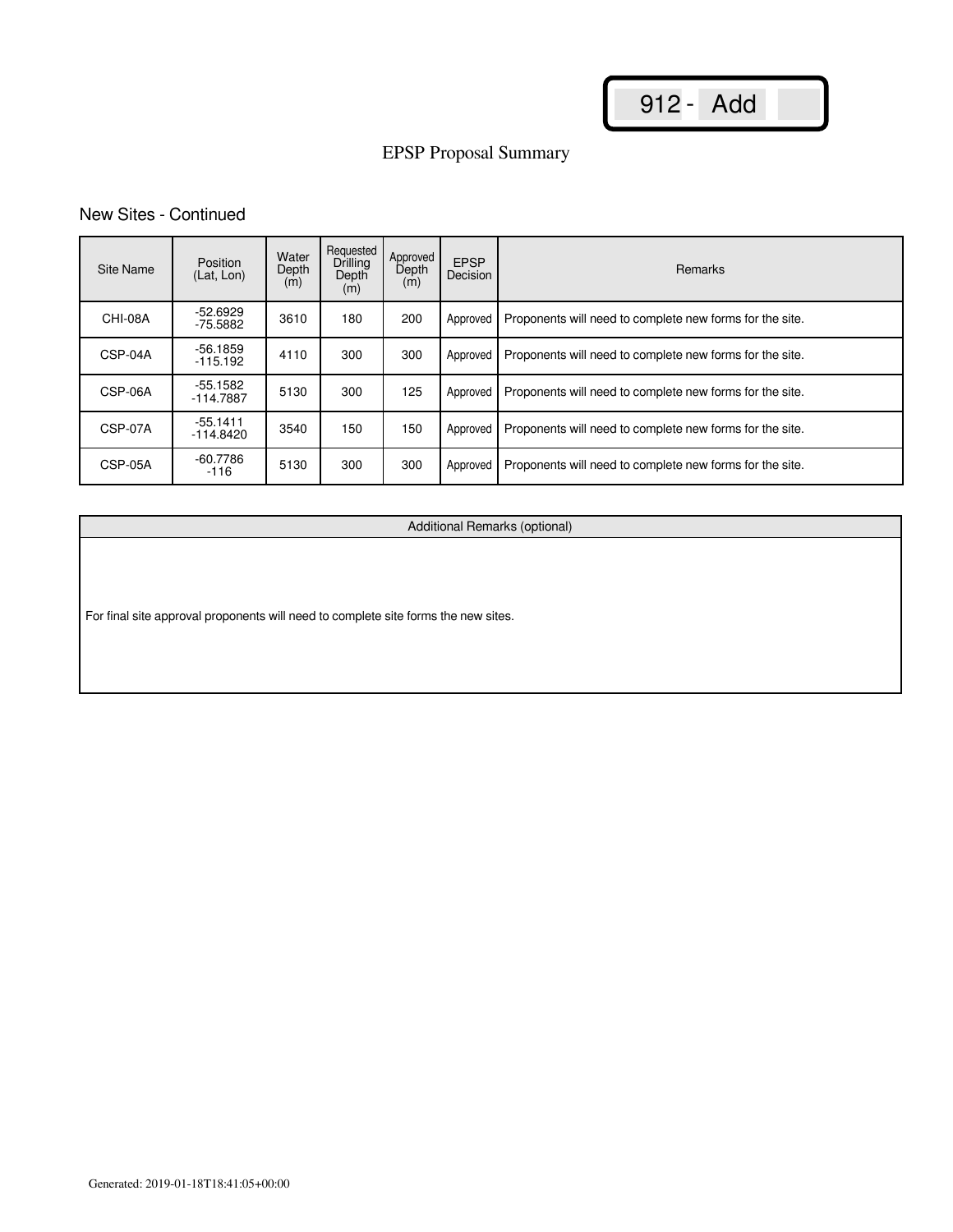### EPSP Proposal Summary

#### Proposal Review

#### NW Greenland Glaciated Margin

Proposal 909 was presented as a preview to determine whether there were any issues that may impact final the final recommendations of the panel.

Dr. Calvin Campbell presented the scientific overview and drilling plans. The drilling objectives are:

1- Establish the regional glaciation chronologies.

- 2- Establish why the ice sheet formed? Controlling factors?
- 3- How has the Greenland Ice Sheet behaved dynamically in the past, e.g. across the Mid-Pleistocene transition?
- 4- What controlled The Greenland Ice Sheet's long-term variability?

5- How has the Greenland Ice Sheet Interacted or influenced on ocean circulation

Site-by-site overview was provided.

#### Proposed Sites

| Site Name                    | Position<br>(Lat, Lon) | Water<br>Depth<br>(m) | Requested<br>Drilling<br>Depth<br>(m) | Approved<br>Depth<br>(m) | <b>EPSP</b><br>Decision | Remarks |
|------------------------------|------------------------|-----------------------|---------------------------------------|--------------------------|-------------------------|---------|
| $MB-01B$<br>(Primary)        | 72.9679<br>$-63.0539$  | 1878                  | 450                                   |                          | Other                   |         |
| <b>MB-02B</b><br>(Primary)   | 73.1184<br>$-63.7855$  | 1957                  | 515                                   |                          | Other                   |         |
| <b>MB-03B</b><br>(Primary)   | 73.5032<br>$-62.4861$  | 498                   | 375                                   |                          | Other                   |         |
| $MB-04B$<br>(Primary)        | 73.8711<br>$-62.0342$  | 630                   | 230                                   |                          | Other                   |         |
| $MB-05B$<br>(Primary)        | 74.2116<br>$-61.3397$  | 710                   | 500                                   |                          | Other                   |         |
| <b>MB-06B</b><br>(Primary)   | 74.1180<br>$-60.8729$  | 620                   | 530                                   |                          | Other                   |         |
| <b>MB-07A</b><br>(Primary)   | 74.5136<br>$-60.6792$  | 730                   | 1250                                  |                          | Other                   |         |
| <b>MB-08A</b><br>(Alternate) | 73.4870<br>$-62.2682$  | 495                   | 350                                   |                          | Other                   |         |
| <b>MB-09A</b><br>(Alternate) | 73.9650<br>$-61.4959$  | 580                   | 250                                   |                          | Other                   |         |
| <b>MB-10A</b><br>(Alternate) | 74.4584<br>$-61.1792$  | 685                   | 1300                                  |                          | Other                   |         |

#### Additional Remarks (optional)

The panel requested that the proponents develop a set of alternatives along a second transect to avoid possible operational issues. The proponents are advised to avoid high amplitude events and pinch-outs. Sites MB-03B and MB-08 both appear to be associated with pinch-outs.

The total depths need to be provided.

The panel suggested that the proponents might consider alternative drilling plans to achieve their goals. Stronger than standard arguments will need to be presented to the panel to wash-down in order to save time.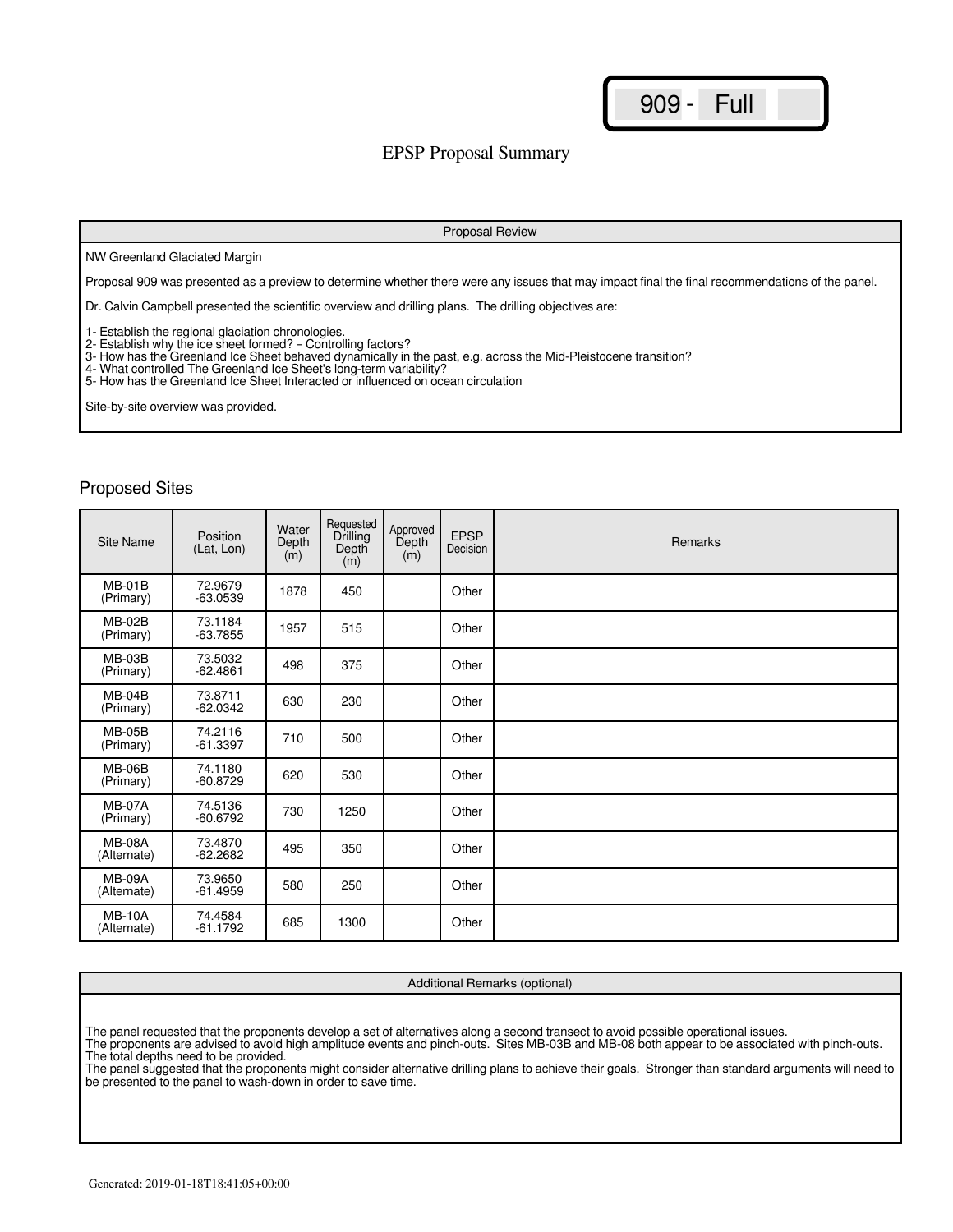924 - Pre

### EPSP Proposal Summary

Chatham Rise Geologic CO2 Release

This represents a preview of proposal 924.

Dr. Ingo Pecher presented a review of the science and the proposed drilling locations. The specific objectives cited in the proposal are:

1- Are there recurrent geochemical and sedimentological anomalies at each glacial/interglacial transition that would be indicative of a rapid release of sub-surface CO2-rich fluids?

Proposal Review

2- Do pockmarks form only at glacial terminations on the Chatham Rise? 3- Is there evidence that the pockmarks are linked to release of sub-surface CO2-rich fluids?

4- Is there evidence to suggest processes related to the release of mineral bound water during silica diagenesis that may have formed pockmarks and the large depressions on the Chatham Rise?'

5- Is there evidence for pockmark formation linked to over-pressured fluids without involvement of any gas?

6- Is there a link between the Southland Current and the formation or shaping of seafloor depressions and pockmarks?

Site previews followed.

#### Proposed Sites

| Site Name             | Position<br>(Lat, Lon) | Water<br>Depth<br>(m) | Requested<br>Drilling<br>Depth<br>(m) | Approved<br>Depth<br>(m) | <b>EPSP</b><br>Decision | Remarks |
|-----------------------|------------------------|-----------------------|---------------------------------------|--------------------------|-------------------------|---------|
| COSP-01A<br>(Primary) | $-44.0003$<br>174.4760 | 569                   | 30                                    |                          | Other                   |         |
| COSP-02A<br>(Primary) | -43.9977<br>174.4738   | 563                   | 70                                    |                          | Other                   |         |
| COSP-03A<br>(Primary) | $-43.9921$<br>174.4693 | 563                   | 70                                    |                          | Other                   |         |
| COSP-04A<br>(Primary) | $-44.3250$<br>177.0472 | 1017                  | 350                                   |                          | Other                   |         |
| COSP-05A<br>(Primary) | $-44.3031$<br>177.0401 | 983                   | 500                                   |                          | Other                   |         |
| COSP-06A<br>(Primary) | -44.0983<br>178.5927   | 860                   | 300                                   |                          | Other                   |         |
| COSP-07A<br>(Primary) | $-43.9815$<br>178.7928 | 790                   | 30                                    |                          | Other                   |         |
| COSP-08A<br>(Primary) | -43.9839<br>178.7647   | 750                   | 30                                    |                          | Other                   |         |
| COSP-09A<br>(Primary) | $-45.7576$<br>178.1489 | 2502                  | 200                                   |                          | Other                   |         |

Additional Remarks (optional)

EPSP felt that there were no issues that would preclude this program from going forward in the system. The panel requested that the proponents increase the number of proposed drilling locations. It was noted that the positioning of the site will be very important regarding final approval recommendations. The proponents were reminded to ensure that sites are located away from chemosynthetic communities and away from areas of active flow. Proponents need to ensure that they understand the limitations of position of the drill site.